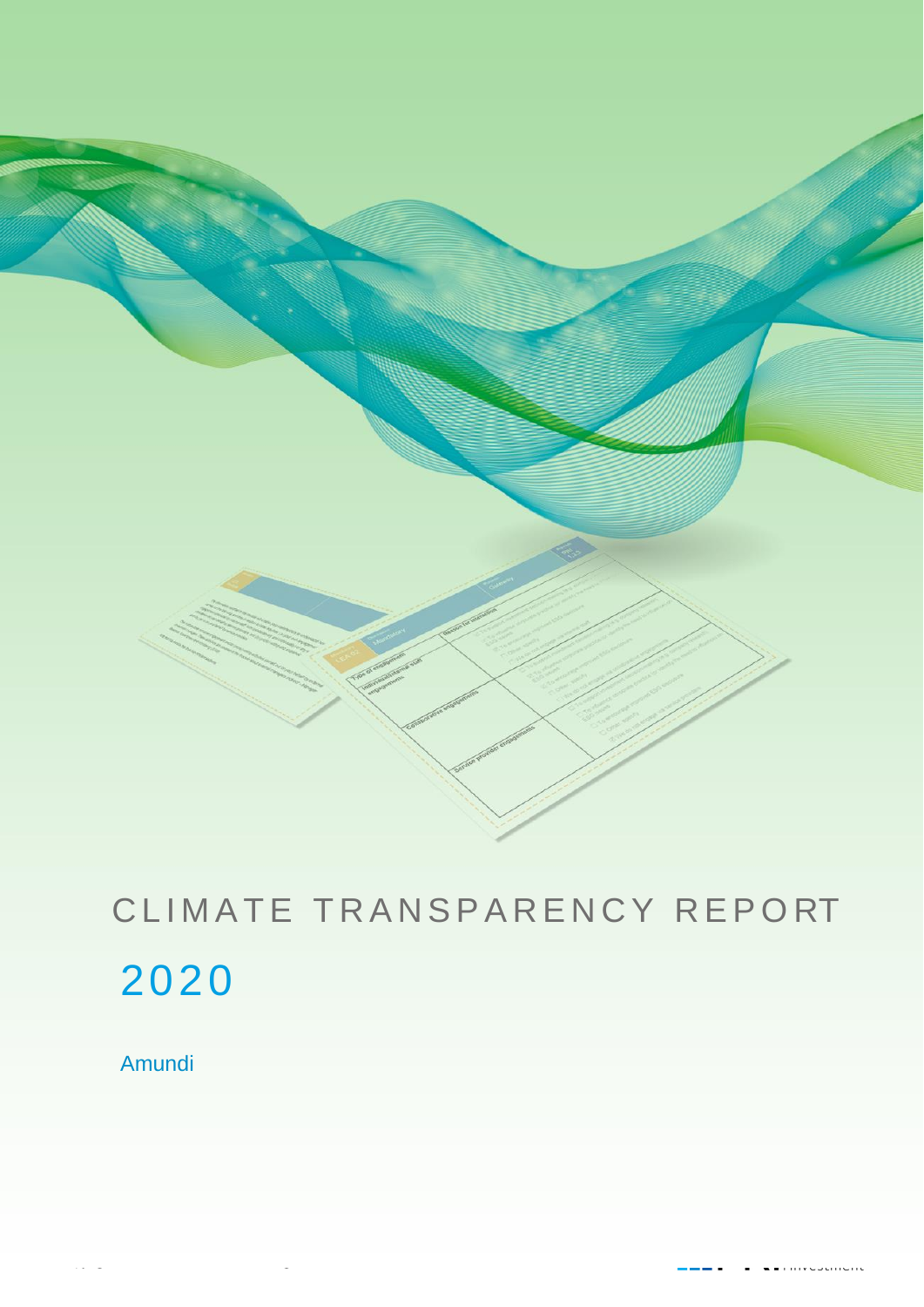### About the Climate-related Disclosure Indicators

Climate has been identified as a top priority for PRI signatories, with over 70% of asset owners reporting this as the most important long-term trend they are acting on.

The FSB Task Force's guidance on climate-related financial disclosure aim to create a single framework for disclosure on assessment and management of climate-related risk. The recommendations, supported by investors representing US\$22 trillion, identify four main disclosures, Governance, Strategy, Risk Management, Metrics and Targets, and include specific guidance for asset owners and managers.

As a result, the PRI introduced climate-related disclosure indicators that can be used to align with the TCFD recommendations in the 2020 PRI Reporting Framework.

### About this report

This report is an export of only the climate-related indicators from the 2020 Reporting Framework response.The full Public Transparency Report is available here[\(https://reporting.unpri.org/surveys/PRI-reporting-framework-2020/-](https://reporting.unpri.org/surveys/PRI-reporting-framework-2020/F1E04AC7-3854-4B56-913A-AFECCFA71DDC/79894dbc337a40828d895f9402aa63de/html/2/?lang=en&a=1) [F1E04AC7-3854-4B56-913A-AFECCFA71DDC/79894dbc337a40828d895f9402aa63de/html/2/?lang=en&a=1\)](https://reporting.unpri.org/surveys/PRI-reporting-framework-2020/F1E04AC7-3854-4B56-913A-AFECCFA71DDC/79894dbc337a40828d895f9402aa63de/html/2/?lang=en&a=1).It shows the responses to all the completed climate indicators, even those you chose to keep private. It is designed for your internal review or – if you wish - to share with your stakeholders.

The PRI will not publish this report on its website if you have designated your 2020 climate reporting as "private". Otherwise, you will be able to access the Climate Transparency Report of your organisation and that of other signatories on the **PRI** website and on the **Data Portal**.

To easily locate information, there is a **Recommendation index** which summarises the indicators that signatories complete and disclose.The report presents information exactly as it was reported as per signatory preference. Where an indicator offers a response option that is multiple-choice, all options that were available to the signatory are presented in this report.

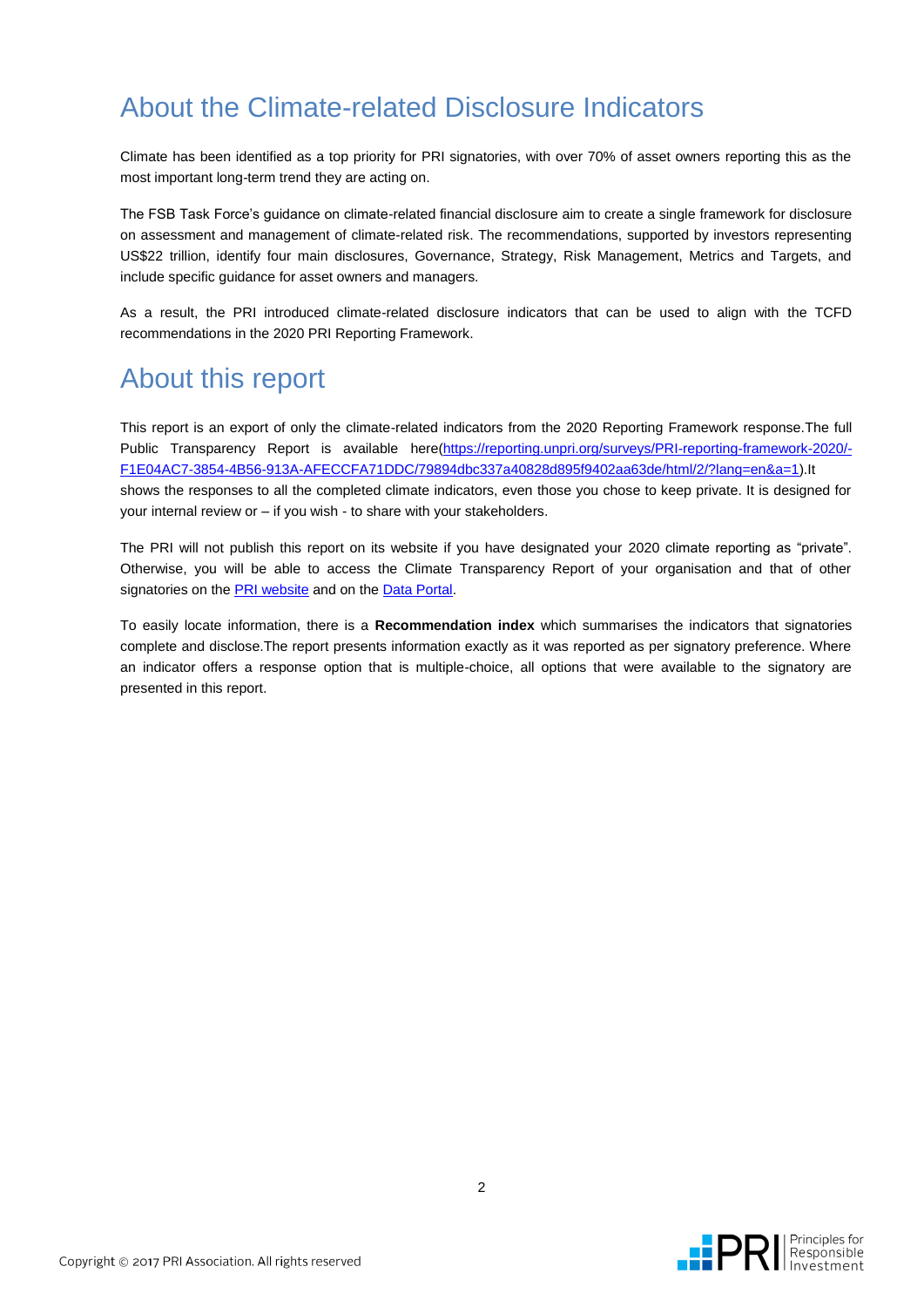## TCFD Recommendations Index

| <b>Strategy and Governance - CC</b> |                         | <b>TCFD Recommendation</b> |            |                 |                           |                             |
|-------------------------------------|-------------------------|----------------------------|------------|-----------------|---------------------------|-----------------------------|
| Indicator                           | Reported                | <b>Disclosure</b>          | Governance | <b>Strategy</b> | <b>Risk</b><br>Management | Metrics &<br><b>Targets</b> |
| SG 01.1                             | $\overline{\checkmark}$ | Public                     |            |                 |                           |                             |
| SG 01.2                             | $\overline{\checkmark}$ | Public                     |            |                 |                           |                             |
| SG 01.3                             | $\overline{\checkmark}$ | Public                     |            |                 |                           |                             |
| SG 01.4                             | $\overline{\checkmark}$ | Public                     |            |                 |                           |                             |
| SG 01.5                             | ✓                       | Public                     |            |                 |                           |                             |
| SG 01.6 CC                          | $\overline{\checkmark}$ | Public                     |            |                 |                           |                             |
| <b>SG 01.7 CC</b>                   | $\checkmark$            | Public                     |            |                 |                           |                             |
| <b>SG 01.8 CC</b>                   | $\overline{\checkmark}$ | Public                     |            |                 |                           |                             |
| SG 01.9 CC                          | $\checkmark$            | Public                     |            |                 |                           |                             |
| SG 01.10 CC                         | $\overline{\checkmark}$ | Public                     |            |                 |                           |                             |
| SG 01.11 CC                         | $\blacksquare$          | Public                     |            |                 |                           |                             |
| SG 01.12 CC                         | ✓                       | Public                     |            |                 |                           |                             |
| SG 02.2                             | $\checkmark$            | Public                     |            |                 |                           |                             |
| <b>SG 07.5 CC</b>                   | $\checkmark$            | Public                     |            |                 |                           |                             |
| SG 07.6 CC                          | $\overline{\checkmark}$ | Public                     |            |                 |                           |                             |
| SG 07.7 CC                          | $\overline{\checkmark}$ | Public                     |            |                 |                           |                             |
| <b>SG 07.8 CC</b>                   | $\blacksquare$          | Public                     |            |                 |                           |                             |
| SG 13.1                             | $\overline{\checkmark}$ | Public                     |            |                 |                           |                             |
| SG 13.2                             | $\overline{\checkmark}$ | Public                     |            |                 |                           |                             |
| <b>SG 13.4 CC</b>                   | $\overline{\checkmark}$ | Public                     |            |                 |                           |                             |
| SG 13.5 CC                          | $\overline{\checkmark}$ | Public                     |            |                 |                           |                             |
| SG 13.6 CC                          | $\overline{\checkmark}$ | Public                     |            |                 |                           |                             |
| <b>SG 13.7 CC</b>                   | $\overline{\checkmark}$ | Public                     |            |                 |                           |                             |
| <b>SG 13.8 CC</b>                   | ✓                       | Public                     |            |                 |                           |                             |
| SG 14.1                             | ✓                       | Public                     |            |                 |                           |                             |
| <b>SG 14.2</b>                      | $\overline{\checkmark}$ | Public                     |            |                 |                           |                             |
| SG 14.3                             | $\overline{\checkmark}$ | Public                     |            |                 |                           |                             |
| <b>SG 14.4</b>                      | $\overline{\checkmark}$ | Public                     |            |                 |                           |                             |
| SG 14.5                             | ÷.                      | Public                     |            |                 |                           |                             |
| <b>SG 14.6 CC</b>                   | $\checkmark$            | Public                     |            |                 |                           |                             |
| <b>SG 14.7 CC</b>                   | $\blacksquare$          | Public                     |            |                 |                           |                             |
| <b>SG 14.8 CC</b>                   | $\overline{\checkmark}$ | Public                     |            |                 |                           |                             |
| <b>SG 14.9 CC</b>                   | $\overline{\checkmark}$ | Public                     |            |                 |                           |                             |
| SG 15.1                             | $\overline{\checkmark}$ | Private                    |            |                 |                           |                             |
| SG 15.2                             | $\overline{\checkmark}$ | Private                    |            |                 |                           |                             |
| SG 15.3                             | $\checkmark$            | Private                    |            |                 |                           |                             |

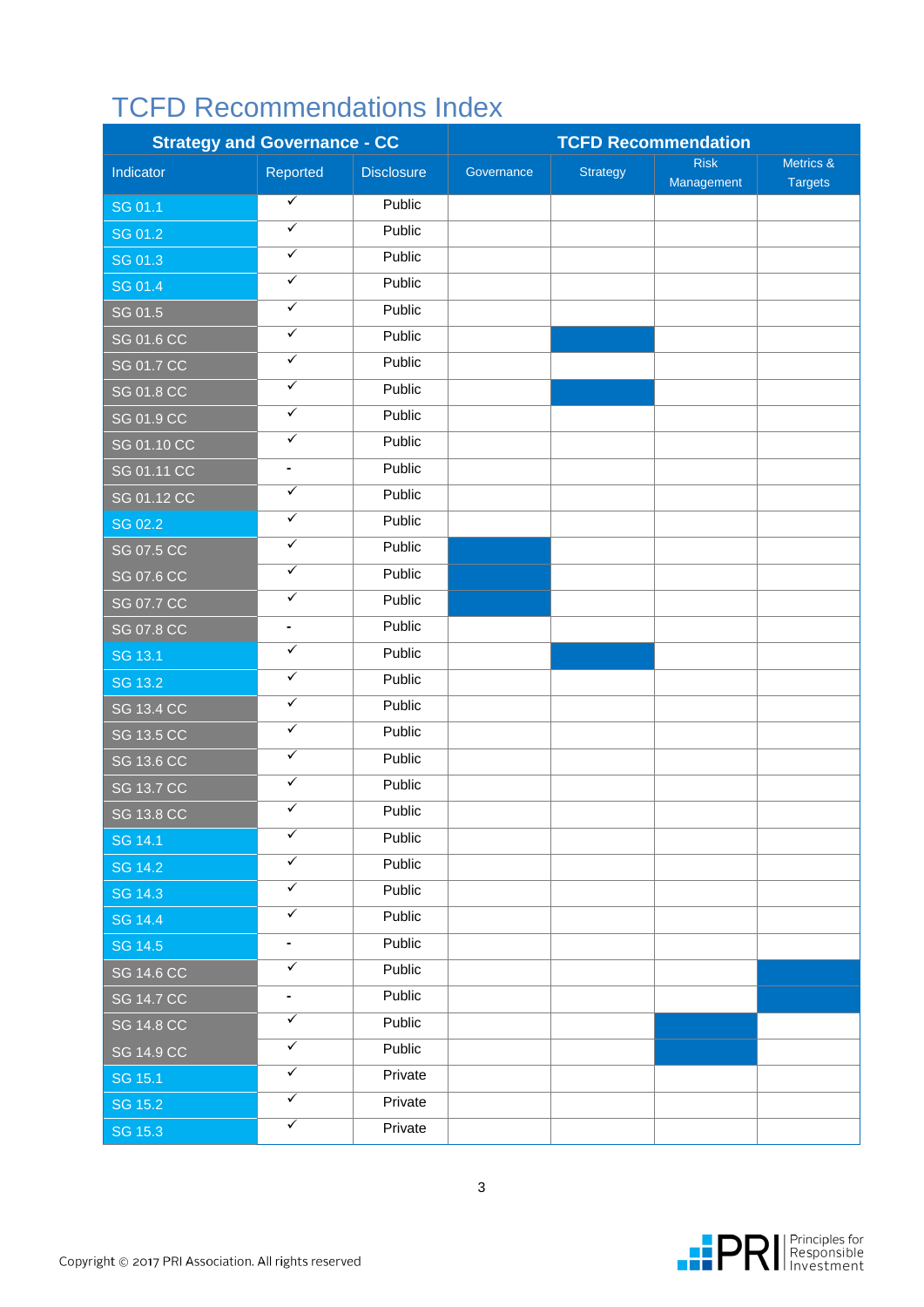| <b>Symbol</b>                                                                                                                                     | <b>Status</b>                                               |  |
|---------------------------------------------------------------------------------------------------------------------------------------------------|-------------------------------------------------------------|--|
| ✓                                                                                                                                                 | The signatory has completed this sub-indicator              |  |
|                                                                                                                                                   | The signatory did not complete this sub-indicator.          |  |
|                                                                                                                                                   | This indicator is relevant to the named TCFD recommendation |  |
| Within the first column "Indicator", indicators marked in blue are mandatory to complete.<br>Indicators marked in grey are voluntary to complete. |                                                             |  |

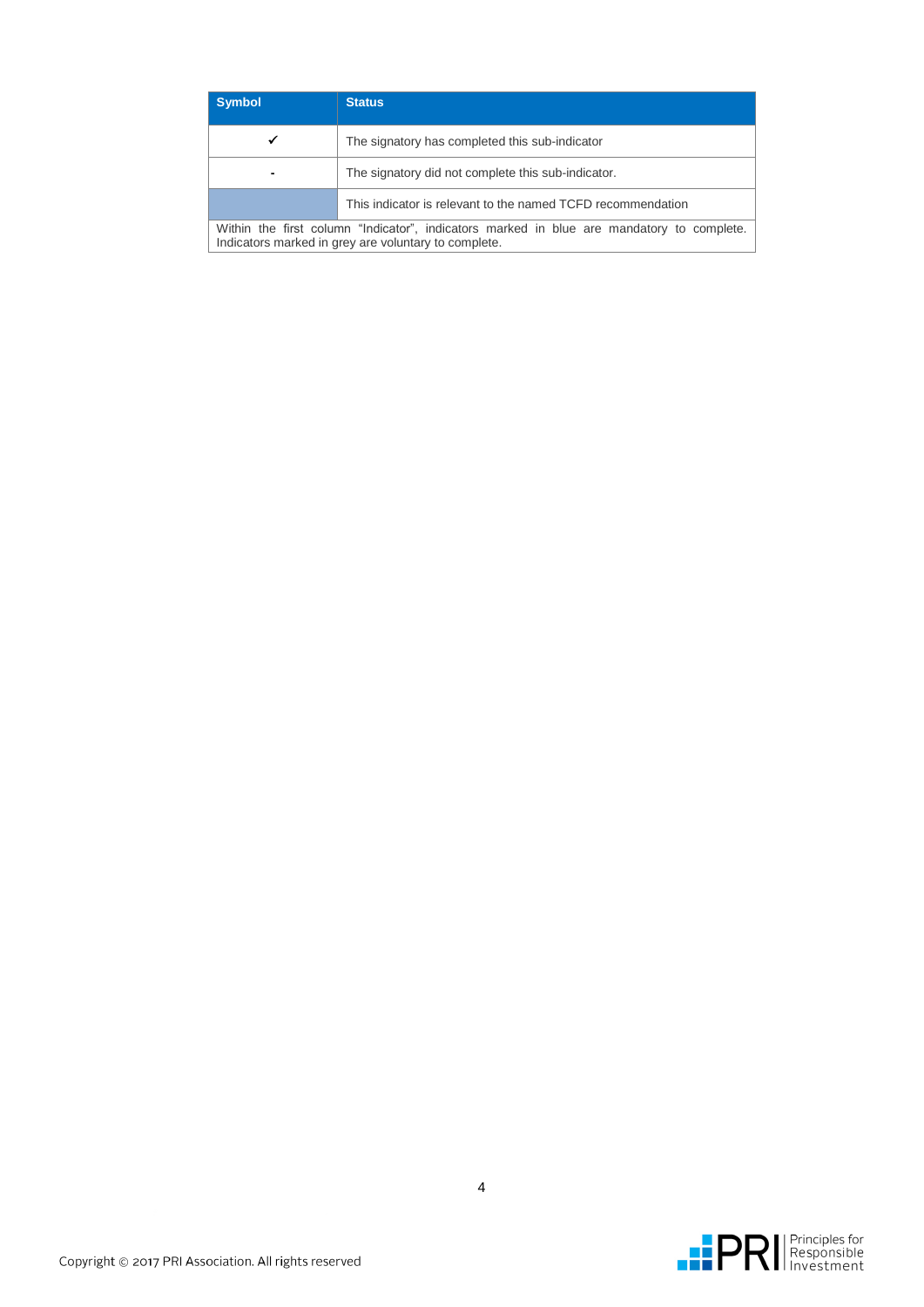# **ORGANISATIONAL OVERVIEW**

This section provides an overview of your organisation. These characteristics are used to define your peer groups.

|                                           | <b>MAIN CHARACTERISTICS</b>      |
|-------------------------------------------|----------------------------------|
| <b>Name</b>                               | Amundi                           |
| <b>Signatory Category</b>                 | Fund Management - Majority       |
| <b>Signatory Type</b>                     | <b>Investment Manager</b>        |
| <b>Size</b>                               | $USS > 50$ billion AUM           |
| <b>Main Asset Class</b>                   | Multi-Asset                      |
| <b>Signed PRI Initiative</b>              | 2006                             |
| Region                                    | Europe                           |
| Country                                   | France                           |
| <b>Disclosure of Voluntary Indicators</b> | 98% from 38 Voluntary indicators |

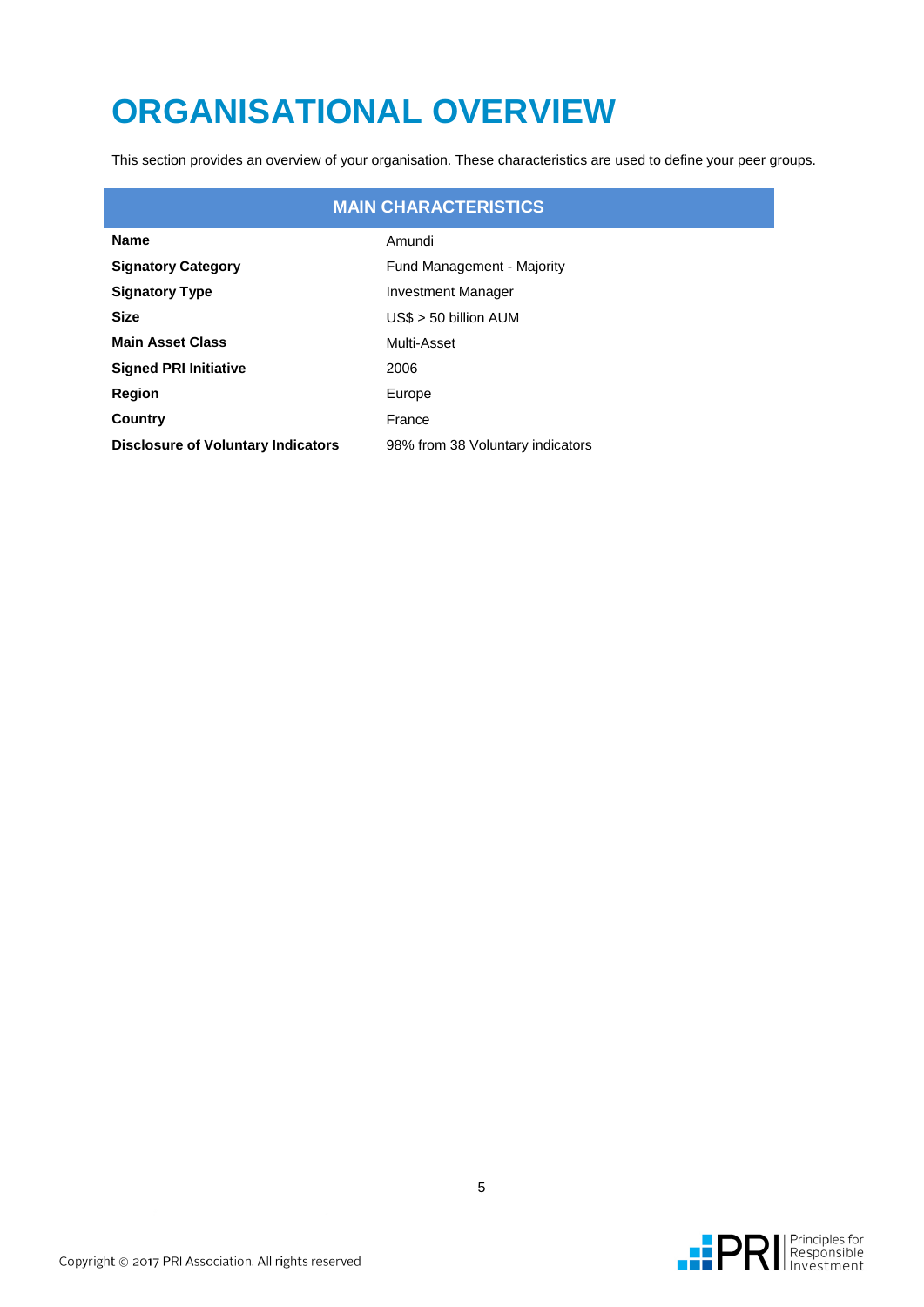### Amundi

Reported Information Public version Strategy and Governance

### PRI disclaimer

This document presents information reported directly by signatories. This information has not been audited by the PRI Secretariat or any other party acting on their behalf. While this information is believed to be reliable, no representations or warranties are made as to the accuracy of the information presented, and no responsibility or liability can be accepted for any error or omission.

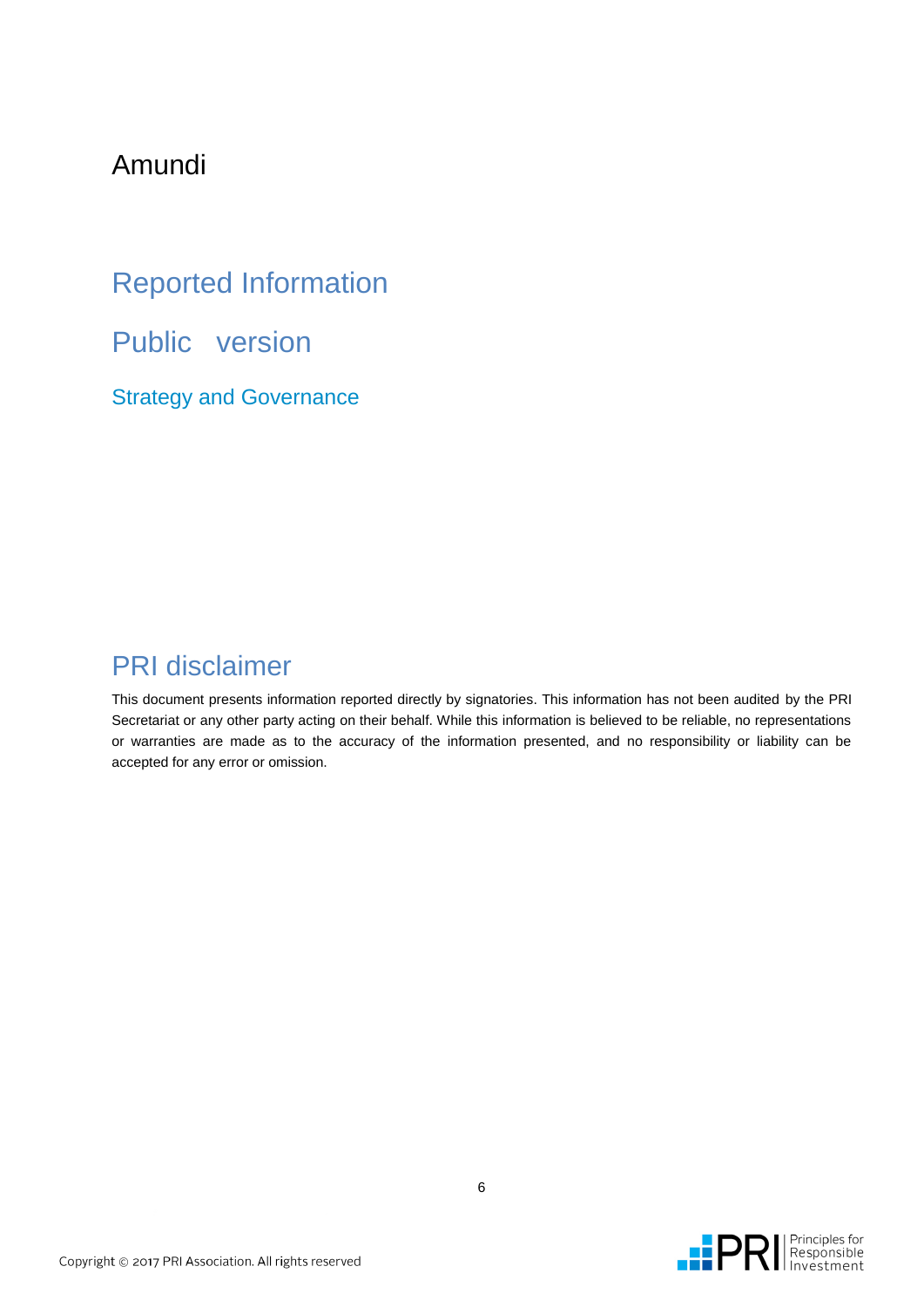

**New selection options have been added to this indicator. Please review your prefilled responses carefully.**

| <b>SG 01.1</b> | Indicate if you have an investment policy that covers your responsible investment approach. |  |  |  |
|----------------|---------------------------------------------------------------------------------------------|--|--|--|
| ⊙ Yes          |                                                                                             |  |  |  |
| <b>SG 01.2</b> | Indicate the components/types and coverage of your policy.                                  |  |  |  |

| <b>Policy components/types</b>                                    | <b>Coverage by AUM</b>                              |
|-------------------------------------------------------------------|-----------------------------------------------------|
| ☑ Policy setting out your overall approach                        | ◎ Applicable policies cover all AUM                 |
| $\mathbb Z$ Formalised guidelines on environmental factors        | $\circ$ Applicable policies cover a majority of AUM |
| $\triangledown$ Formalised guidelines on social factors           | $\circ$ Applicable policies cover a minority of AUM |
| $\mathbb Z$ Formalised guidelines on corporate governance factors |                                                     |
| $\triangledown$ Fiduciary (or equivalent) duties                  |                                                     |
| $\boxtimes$ Asset class-specific RI guidelines                    |                                                     |
| $\boxtimes$ Sector specific RI guidelines                         |                                                     |
| $\boxtimes$ Screening / exclusions policy                         |                                                     |
| $\boxtimes$ Engagement policy                                     |                                                     |
| $\boxtimes$ (Proxy) voting policy                                 |                                                     |
| $\Box$ Other, specify (1)                                         |                                                     |
| Other, specify $(2)$                                              |                                                     |

#### Select all that apply

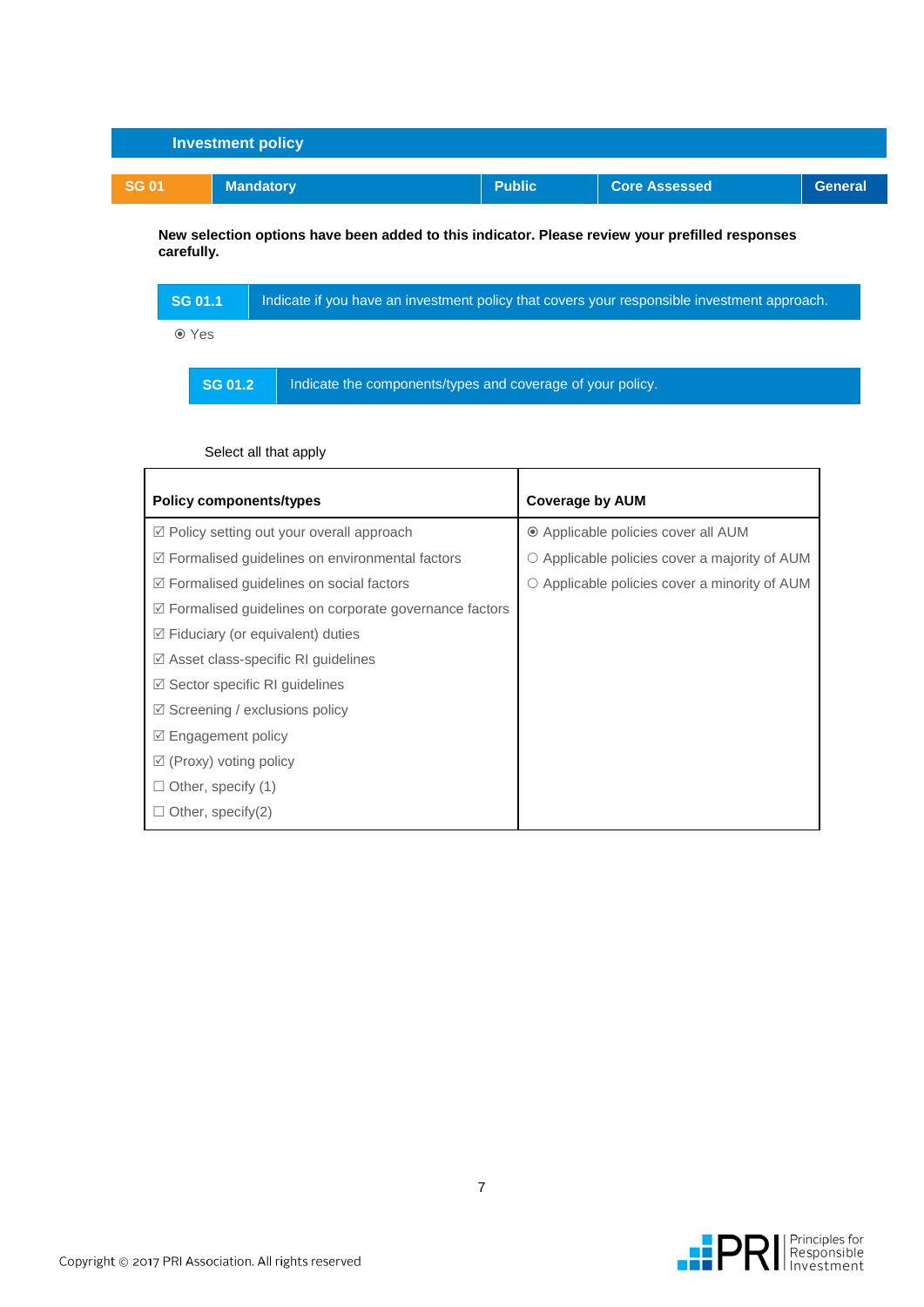#### **SG 01.3** | Indicate if the investment policy covers any of the following

 $\mathbb Z$  Your organisation's definition of ESG and/or responsible investment and it's relation to investments

- $\mathbb Z$  Your investment objectives that take ESG factors/real economy influence into account
- $\Box$  Time horizon of your investment
- $\mathbb Z$  Governance structure of organisational ESG responsibilities
- $\boxtimes$  ESG incorporation approaches
- $\boxtimes$  Active ownership approaches
- **Ø** Reporting
- $\boxtimes$  Climate change
- $\boxtimes$  Understanding and incorporating client / beneficiary sustainability preferences
- $\Box$  Other RI considerations, specify (1)
- $\Box$  Other RI considerations, specify (2)

**SG 01.4** Describe your organisation's investment principles and overall investment strategy, interpretation of fiduciary (or equivalent) duties,and how they consider ESG factors and real economy impact.

The ESG issues that companies face have a major impact on society. They also have financial consequences for businesses, both in terms of risk and opportunities. Amundi's commitment to RI is based on two convictions:

#### -Companies and investors have a role to play in building a sustainable society

-As part of our fiduciary duty, considering ESG risks and opportunities into our investment decisions allow us to maintain the long-term best interests of our investors and has a positive impact on long-term financial performance.

Acting as a responsible financial institution is a core commitment of Amundi's development strategy, and one of Amundi's four founding pillars. This commitment is reflected in our RI Policy and in the support we provide our clients through: the wide-range provision of investment solutions underpinning critical ESG topics, the development of innovative partnerships, and through our participation in key ESG market initiatives and knowledge transfer opportunities. The combination of these efforts and thanks to our size, Amundi is convinced that these actions, in addition to the positive momentum of ESG, will foster meaningful changes and positive impact in the real economy. It is with that perspective that Amundi announced an ambitious action plan (See SG 01.5).

**SG 01.5** Provide a brief description of the key elements, any variations or exceptions to your investment policy that covers your responsible investment approach. [Optional]

Amundi's Responsible Investment Policy is guided by texts with a universal scope, such as the United Nations Global Compact, the OECD's guidelines on corporate governance, guidelines from the International Labour Organisation, etc. Amundi's approach to ESG analysis and rating methodology is based on a combination of approaches such as exclusionary screening, ESG integration, Best-in-Class approach, and engagement and shareholder action. For more detailed information on our firm-wide exclusion policy, please refer to the URL and the attached document in question SG 02.

The principles of Amundi's Responsible Investment policy are the following:

#### Targeted firm-wide Exclusion policy

Systematic ESG analysis of issuers done through an in-house ESG rating methodology which consists in i) assessing issuers' exposure to ESG risks and opportunities and understanding how they manage these challenges; and ii) rating issuers on their ESG practices according to their sector, based on a 7-letter scale going from A to G (Best practices rated A, and worst practices rated G).

Breakdown of our ESG analysis and distribution of ESG ratings to investment management teams Engagement policy with companies to support them in moving towards better ESG practices Voting policy that incorporates ESG-related issues

Amundi currently manages €323 billion (20% of its total assets - as of December 31, 2019) invested in three focus areas:

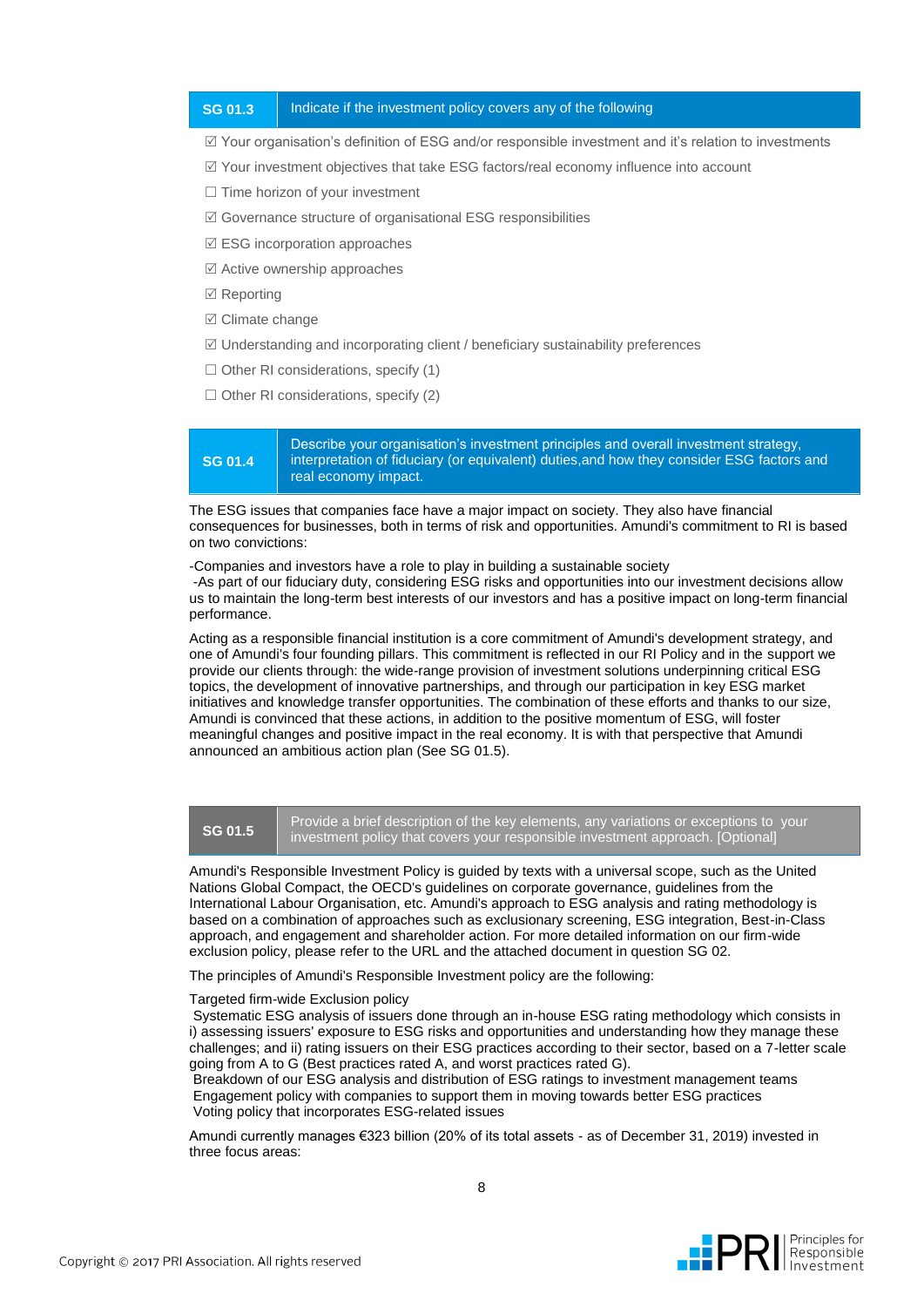#### **Multi-Dimensional ESG Integration**

These solutions apply E, S, and G criteria simultaneously in addition to traditional financial analysis. To meet the diverse range of responsible investment needs, objectives and constraints of its investors, Amundi has developed solutions that integrate ESG criteria systematically, Solutions under this focus represent €311 billion.

#### **Environment**

These solutions aim to finance actions that tackle climate change or the transition to a low carbon economy. These solutions are the result of a wide-range of financial innovations from key partnerships. Examples include the low-carbon index funds in partnership with MSCI on behalf of FRR and AP4[1]; innovative green or climate oriented programs with IFC, AIIB, and EIB[2]; green bonds, environmentally focused equity funds; and an energy transition focused joint-venture with EDF (named Amundi Energy Transition). Solutions under this focus represent €12 billion.

[1] Fonds de Réserve pour les Retraités (FRR) and the Fourth Swedish National Pension Fund (AP4).

[2] International Fund Corporation (IFC), Asian Infrastructure Investment Bank (AIIB), and the European Investment Bank (EIB).

#### **Social**

These solutions aim to finance and support non-listed social businesses and organisations part of the social and solidarity economy (SSE) with measurable social and/or environmental impacts. Through an impact investing approach, Amundi supports structures who address 5 fundamental themes: access to proper housing, access to recognised work, access to healthcare, education and appropriate training, environmental protection, or support solidarity entrepreneurship. Solutions under this focus represent €240 million.

#### **THREE YEAR ACTION PLAN**

Amundi announced in October 2018, an ambitious three-year action plan strengthen its commitment to responsible investment through three different areas with the following ambitions:

#### **Mainstream ESG Investing**

- 100% ESG integration in all actively managed open-ended funds
- 100% coverage for ESG analysis (+8,000 corporates rated)
- 100% ESG integration in voting decisions

#### **Foster Innovation**

- Accelerate the development of innovative climate solutions
- Expand investments in the social & solidarity economy
- Double ESG passive management solutions
- **Accompany and advise institutional investors**
- Enhance strategic advice & services
- Foster knowledge sharing and promote best practices
- Contribute to thought leadership

With the newly announced 2021 Action Plan, Amundi confirmed its founding principle as a responsible investor, committed to aligning its fiduciary and social responsibilities and to meeting its clients' expectations.

○ No



9

I confirm I have read and understood the Accountability tab for SG 01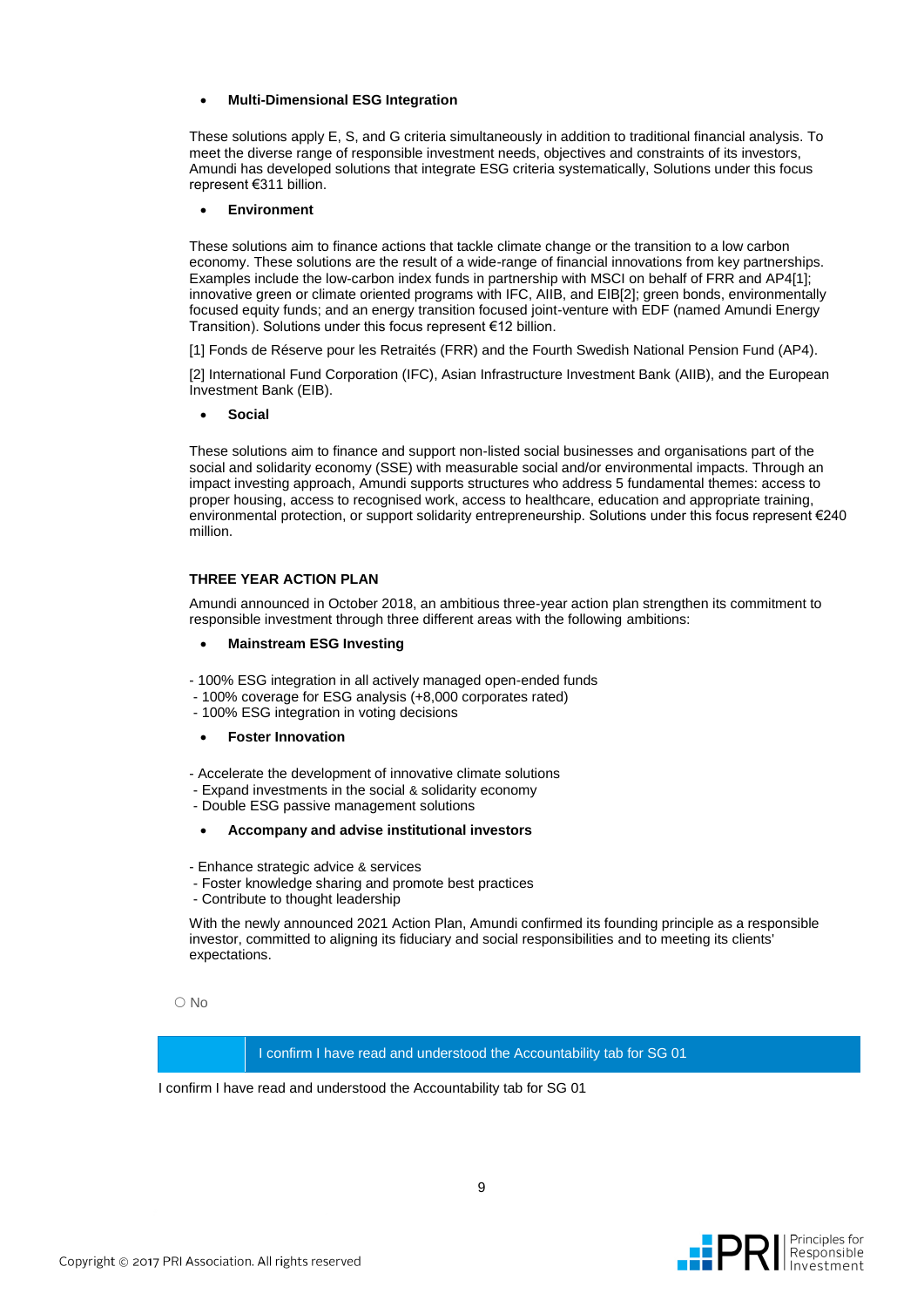| <b>SG 01 CC</b>               |                    | <b>Mandatory to Report Voluntary to</b><br><b>Disclose</b>                                                                                                                                                                                                                                                                                                                                                                                                                                                                    | <b>Public</b> | <b>Descriptive</b> | <b>General</b> |
|-------------------------------|--------------------|-------------------------------------------------------------------------------------------------------------------------------------------------------------------------------------------------------------------------------------------------------------------------------------------------------------------------------------------------------------------------------------------------------------------------------------------------------------------------------------------------------------------------------|---------------|--------------------|----------------|
| <b>SG 01.6</b><br>cc          |                    | Indicate whether your organisation has identified transition and physical climate-related risks<br>and opportunities and factored this into the investment strategies and products, within the<br>organisation's investment time horizon.                                                                                                                                                                                                                                                                                     |               |                    |                |
| <b>⊙</b> Yes                  |                    |                                                                                                                                                                                                                                                                                                                                                                                                                                                                                                                               |               |                    |                |
| $\circ$ No                    |                    |                                                                                                                                                                                                                                                                                                                                                                                                                                                                                                                               |               |                    |                |
| <b>SG 01.7</b><br>cc<br>⊙ Yes |                    | Indicate whether the organisation has assessed the likelihood and impact of these climate<br>risks?                                                                                                                                                                                                                                                                                                                                                                                                                           |               |                    |                |
|                               |                    | Describe the associated timescales linked to these risks and opportunities.                                                                                                                                                                                                                                                                                                                                                                                                                                                   |               |                    |                |
|                               |                    | We believe that climate change risks can materialise on the short, medium and long-term.                                                                                                                                                                                                                                                                                                                                                                                                                                      |               |                    |                |
|                               | transition risks). | Amundi considers both climate change-related transition risks and physical risks. For these two types of<br>risks, the time horizon of their materialization can vary significantly depending on the associated triggers<br>(e.g., CO2/green regulations, change in consumer habits and reputational risks, litigations, for energy                                                                                                                                                                                           |               |                    |                |
|                               |                    | On the energy transition side, the implementation of CO2 regulations drives short- to mid-term risks (in the<br>form of compliance costs for instance). These regulations primarily target sectors with high direct carbon<br>emissions (e.g. utilities, transport/autos).                                                                                                                                                                                                                                                    |               |                    |                |
|                               |                    | As these sectors adapt to CO2 regulations, this creates second round effects that can have more mid-to<br>long-term impacts for their suppliers and the overall value chains. For instance, as automakers reduce the<br>CO2-intensity of their cars, this creates opportunities for engineering plastics (light weighting) and battery<br>materials (electric cars). Still on the regulatory side, we also monitor the potential changes to prudential<br>regimes for financial institutions (e.g., green supporting factor). |               |                    |                |
|                               |                    | Changes in consumption patterns can also impact the growth outlook of some carbon-intensive activities<br>as citizens get more aware about climate change and adapt their consumer expectations accordingly (e.g.,<br>'flygskam' effect for airlines, vegan/no beef regimes for food producers).                                                                                                                                                                                                                              |               |                    |                |
|                               |                    | For climate change-related physical risks, we consider both short-term and long-term risks. Short-term<br>risks are rather associated to increased volatility in climate/weather patterns fuelled by global warming as<br>financial results of some sectors are particularly sensitive to weather patterns (e.g., higher temperatures or<br>lower precipitations create risks for utilities). On the longer term, the location of some assets will prove<br>unsustainable due to sea level rise for instance.                 |               |                    |                |

| <b>SG 01.8</b><br>cc | Indicate whether the organisation publicly supports the TCFD?                                                                                |
|----------------------|----------------------------------------------------------------------------------------------------------------------------------------------|
| <b>⊙</b> Yes         |                                                                                                                                              |
| $\circ$ No           |                                                                                                                                              |
|                      |                                                                                                                                              |
| <b>SG 01.9</b><br>cc | Indicate whether there is an organisation-wide strategy in place to identify and manage material<br>climate-related risks and opportunities. |
| ⊙ Yes                |                                                                                                                                              |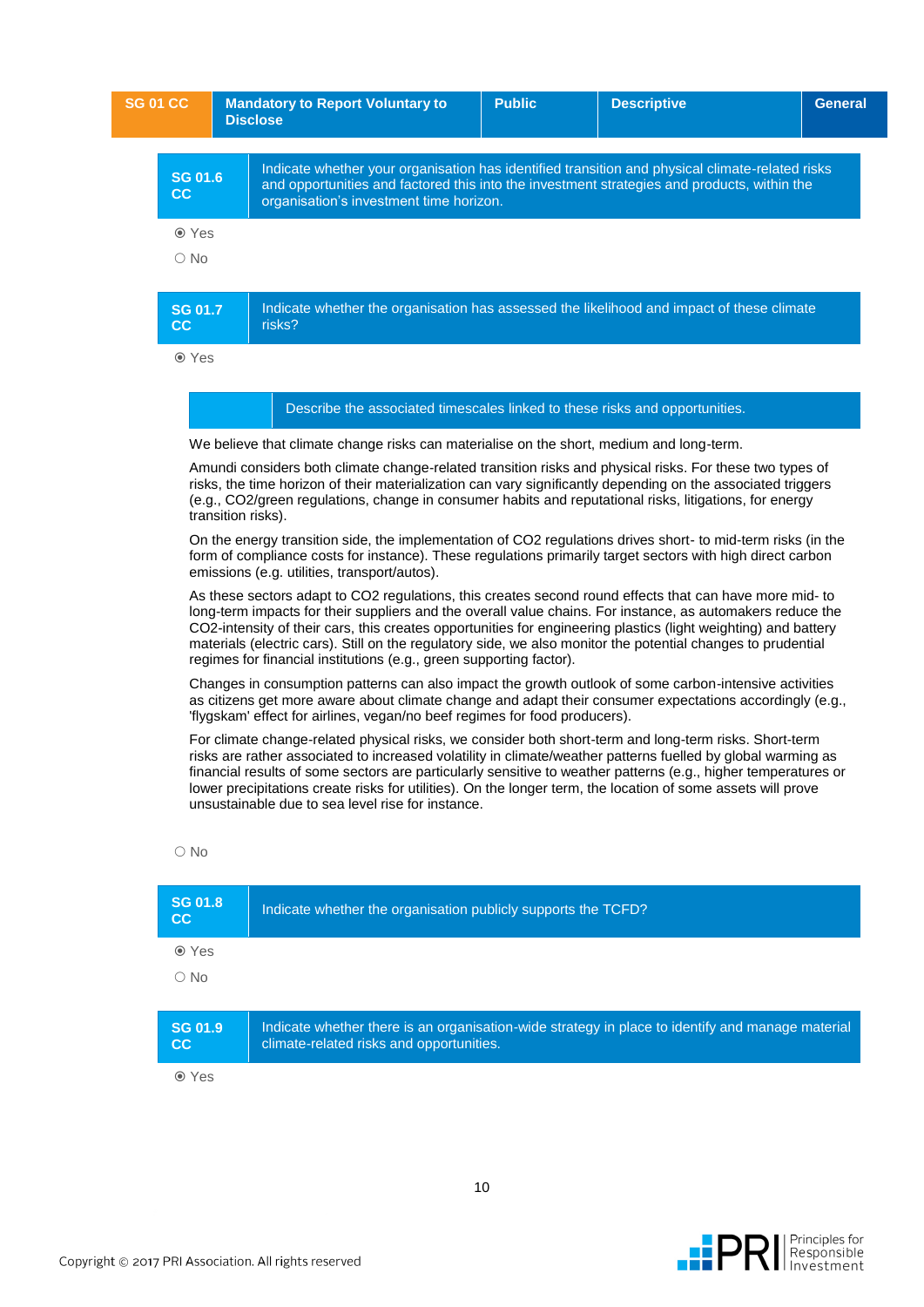#### **TRANSITION RISKS**

Our approach is threefold: i) measure, ii) assess and iii) anticipate.

#### *1.1 Measure the Carbon Exposure*

Before actions can be taken to tackle risks, the exposure to the risks must be measured. Amundi has developed a "bottom-up" carbon footprint methodology that measures the CO2e/M€ invested in our client portfolios, for both equity and fixed income. CO2e being "CO2 equivalent" and defined as "the universal unit of measurement to indicate the global warming potential (GWP) of each of the six greenhouse gases, expressed in terms of the GWP of one unit of carbon dioxide. It is used to evaluate releasing (or avoiding releasing) different greenhouse gases against a common basis." Source: GHG Protocol.

#### *1.2 Assess: Energy Transition rating*

For each individual issuer, Amundi has developed an Energy Transition rating (TE rating) that assesses both the exposure of a company to the energy transition risk and the way this risk is anticipated and managed by the company's management team. The rating assesses the contribution of a company to the Energy Transition. The rating scale ranges from A to G, with A being the highest rating. As an example, an energy company involved primarily in bituminous sands without clear strategy to divest from the sector will have a TE rating of E or below.

#### *1.3 Anticipate: estimate the impact of the 2°C Alignment risks on the performance of an investment portfolio*

Our 2 degrees approach consists of comparing a corporate's carbon emissions trajectory with sectorial carbon budgets. These carbon budgets are meant to be consistent with limiting global warming to 2°C or below 2°C. A major review of all existing methodologies on the market was carried out, which has enabled Amundi to monitor closely the 2°C metrics on the market and their ongoing development.

#### **PHYSICALS RISKS**

Amundi's analysis is based on the methodology developed by Trucost. Trucost data enable analysis of the sensitivity of a company's assets to the climate-related physical risks. This data is available specifically for 7 types of physical risks (fire, cold wave, heat wave, sea level rise, flood, tornado, drought), and takes into account the geographical location of company assets. Sensitivity analysis to physical risk is carried out on each asset, considering the nature of these assets, in order to assess whether company's activities could be affected by each of the physical risks.

Moreover, several climate-related working groups and research initiatives are being undertaken at Amundi (non-exhaustive list):

#### **"The Green Swan. Central Banking and Financial Stability in the Age of Climate Change"**

Co-written with the Bank for International Settlement, Banque de France and Columbia University, this book explores the difficulty to establish some models on climate change due to (i) the lack of past data, (i) multiple non linearities coming from various sources interacting with each other, and (iii) a risk that can threaten life on earth. Available at: https://research-

center.amundi.com/ezjscore/call/ezjscamundibuzz::sfForwardFront::paramsList=service=ProxyGedApi&rou teId=\_dl\_YzVhZGZIMWY0MiE3MDY5NmI5OWZiNiVhNWE5YWZmYzg

#### **Forthcoming research studies:**

- "2°C monitoring and intentionality scoring"
- "Credit Risk Sensitivity to Carbon Price"
- "Climate risk and sovereign debt spread"

O No

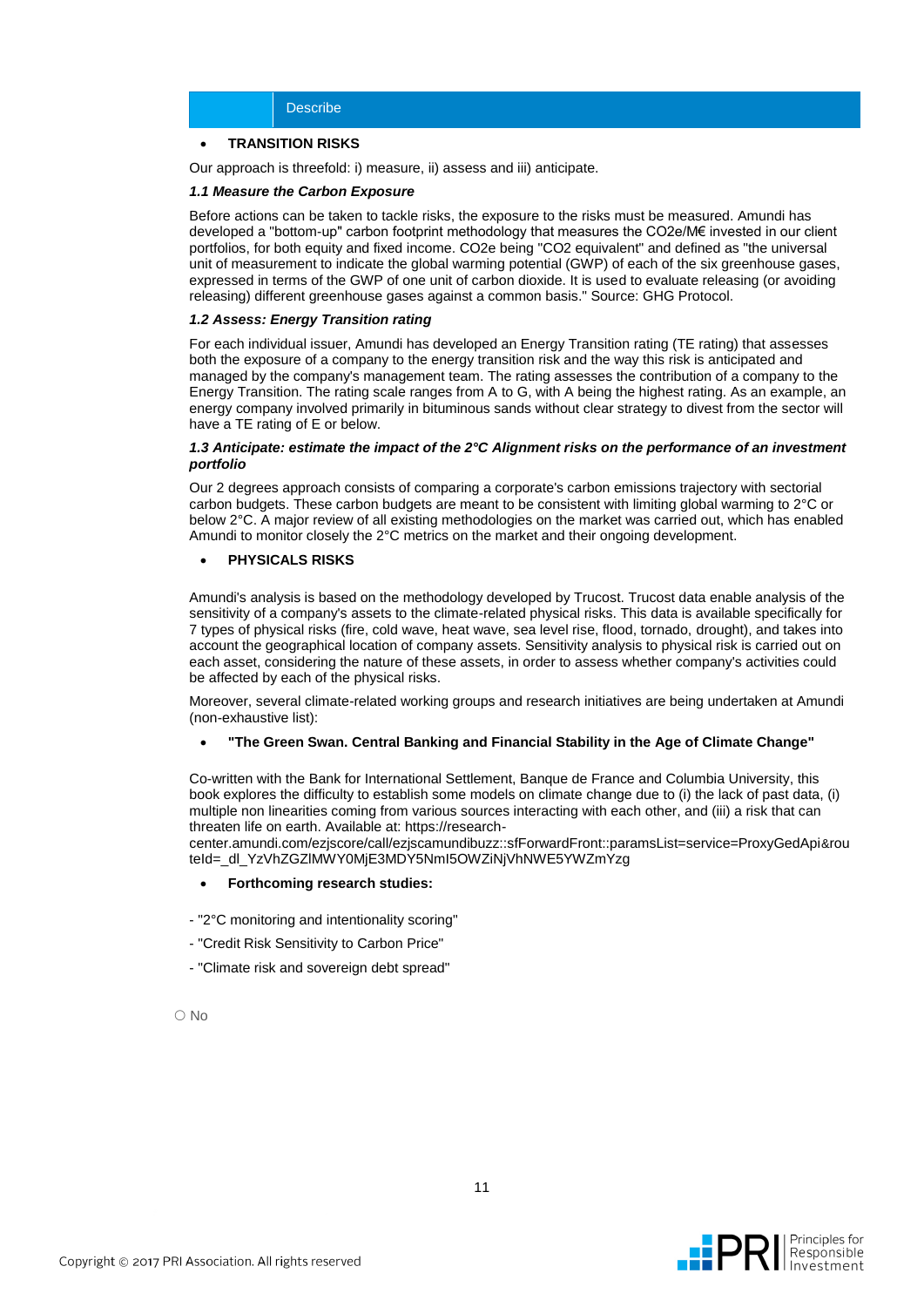

■ Public PRI Climate Transparency Report

- $\Box$  Annual financial filings
- $\boxtimes$  Regular client reporting
- $\Box$  Member communications
- **⊠** Other

#### specify

In line with Article 173 of French Law on energy transition, we publish a document explaining our strategy and solutions in terms of ESG/Climate.

□ We currently do not publish TCFD disclosures

| <b>SG 02</b> | <b>Mandatory</b> | <b>Public</b> | <b>Core Assessed</b> | <b>PRI6</b> |
|--------------|------------------|---------------|----------------------|-------------|
|              |                  |               |                      |             |

**New selection options have been added to this indicator. Please review your prefilled responses carefully.**

|                | Indicate which of your investment policy documents (if any) are publicly available. Provide a |
|----------------|-----------------------------------------------------------------------------------------------|
| <b>SG 02.1</b> | URL and an attachment of the document.                                                        |

Policy setting out your overall approach



 $\boxtimes$  Attachment (will be made public)

Attachment

[File 1:Responsible Investment Policy -](https://reporting.unpri.org/Download.aspx?id=c8eb0638-6e71-46c6-b382-824fd789dde0) Amundi.pdf

Formalised guidelines on environmental factors

|               | URL/Attachment |
|---------------|----------------|
| $\boxdot$ URL |                |

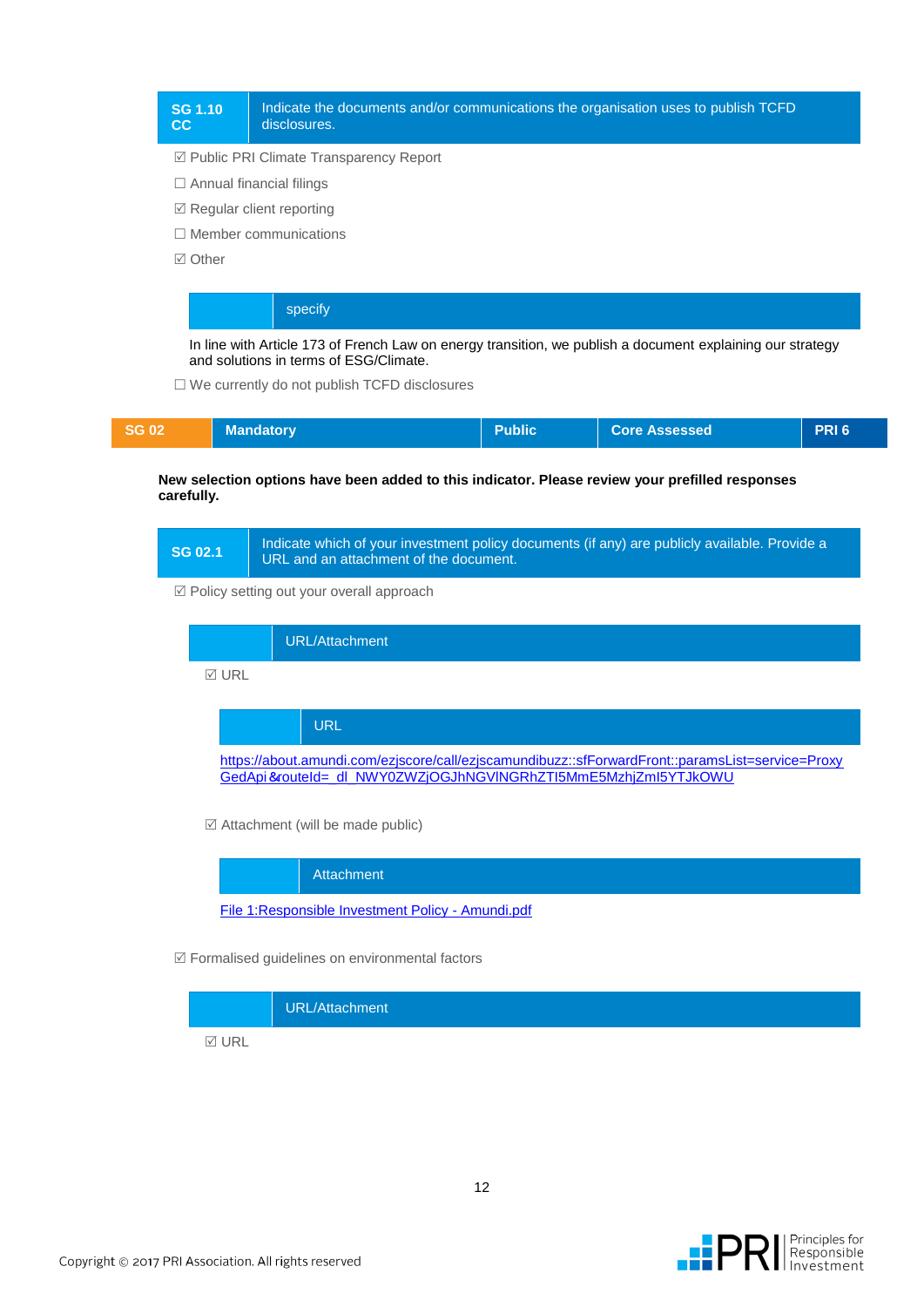URL

[https://about.amundi.com/ezjscore/call/ezjscamundibuzz::sfForwardFront::paramsList=service=Proxy](https://about.amundi.com/ezjscore/call/ezjscamundibuzz::sfForwardFront::paramsList=service=ProxyGedApi＆routeId=_dl_NWY0ZWZjOGJhNGVlNGRhZTI5MmE5MzhjZmI5YTJkOWU) GedApi&[routeId=\\_dl\\_NWY0ZWZjOGJhNGVlNGRhZTI5MmE5MzhjZmI5YTJkOWU](https://about.amundi.com/ezjscore/call/ezjscamundibuzz::sfForwardFront::paramsList=service=ProxyGedApi＆routeId=_dl_NWY0ZWZjOGJhNGVlNGRhZTI5MmE5MzhjZmI5YTJkOWU)

 $\boxtimes$  Attachment (will be made public)

**Attachment** 

[File 1:Responsible Investment Policy 2019 -](https://reporting.unpri.org/Download.aspx?id=c6916077-fa78-4648-bc8a-a518556f296a) EN.pdf

Formalised guidelines on social factors



 $\boxtimes$  Attachment (will be made public)



Formalised guidelines on corporate governance factors



 $\boxtimes$  Attachment (will be made public)

Attachment

[File 1:Responsible Investment Policy 2019 -](https://reporting.unpri.org/Download.aspx?id=5d0bf920-a355-4778-93a7-46ac52705340) EN.pdf

- $\Box$  Fiduciary (or equivalent) duties
- □ Asset class-specific RI quidelines
- $\boxtimes$  Sector specific RI guidelines

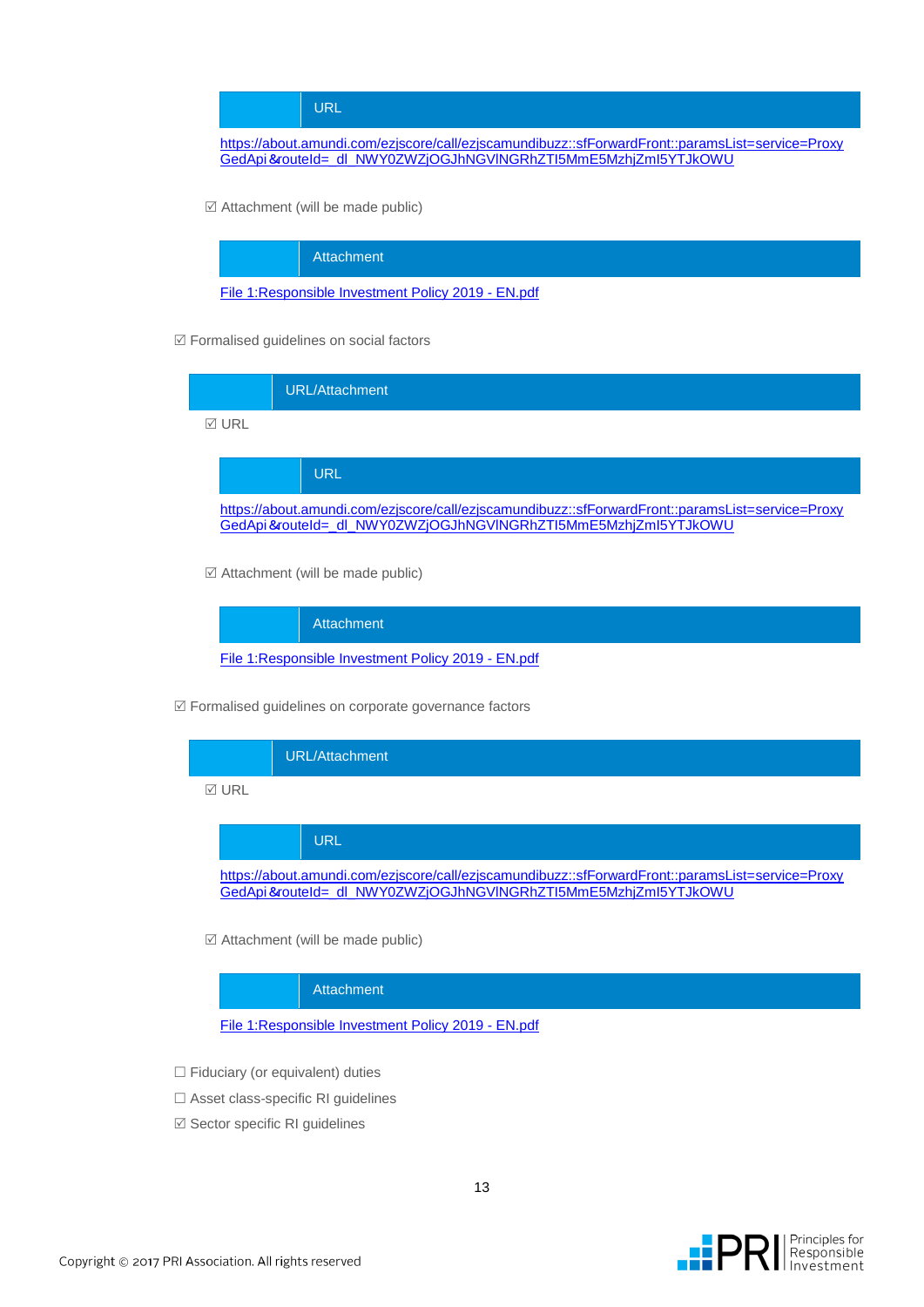### URL/Attachment  $\nabla$  URL URL [https://about.amundi.com/ezjscore/call/ezjscamundibuzz::sfForwardFront::paramsList=service=Proxy](https://about.amundi.com/ezjscore/call/ezjscamundibuzz::sfForwardFront::paramsList=service=ProxyGedApi＆routeId=_dl_NWY0ZWZjOGJhNGVlNGRhZTI5MmE5MzhjZmI5YTJkOWU) GedApi&[routeId=\\_dl\\_NWY0ZWZjOGJhNGVlNGRhZTI5MmE5MzhjZmI5YTJkOWU](https://about.amundi.com/ezjscore/call/ezjscamundibuzz::sfForwardFront::paramsList=service=ProxyGedApi＆routeId=_dl_NWY0ZWZjOGJhNGVlNGRhZTI5MmE5MzhjZmI5YTJkOWU)

 $\boxtimes$  Attachment (will be made public)



 $\boxtimes$  Screening / exclusions policy

|        | URL/Attachment                                                                                                                                                      |
|--------|---------------------------------------------------------------------------------------------------------------------------------------------------------------------|
| 1⊽ URL |                                                                                                                                                                     |
|        | <b>URL</b>                                                                                                                                                          |
|        | https://about.amundi.com/ezjscore/call/ezjscamundibuzz::sfForwardFront::paramsList=service=Proxy<br>GedApi &routeId=_dl_NWY0ZWZjOGJhNGVINGRhZTI5MmE5MzhjZmI5YTJkOWU |

 $\boxtimes$  Attachment (will be made public)

Attachment [File 1:Responsible Investment Policy 2019 -](https://reporting.unpri.org/Download.aspx?id=bfa25955-ccf4-48a5-9198-7f47aa72dd48) EN.pdf

 $\boxtimes$  Engagement policy



 $\boxtimes$  Attachment (will be made public)

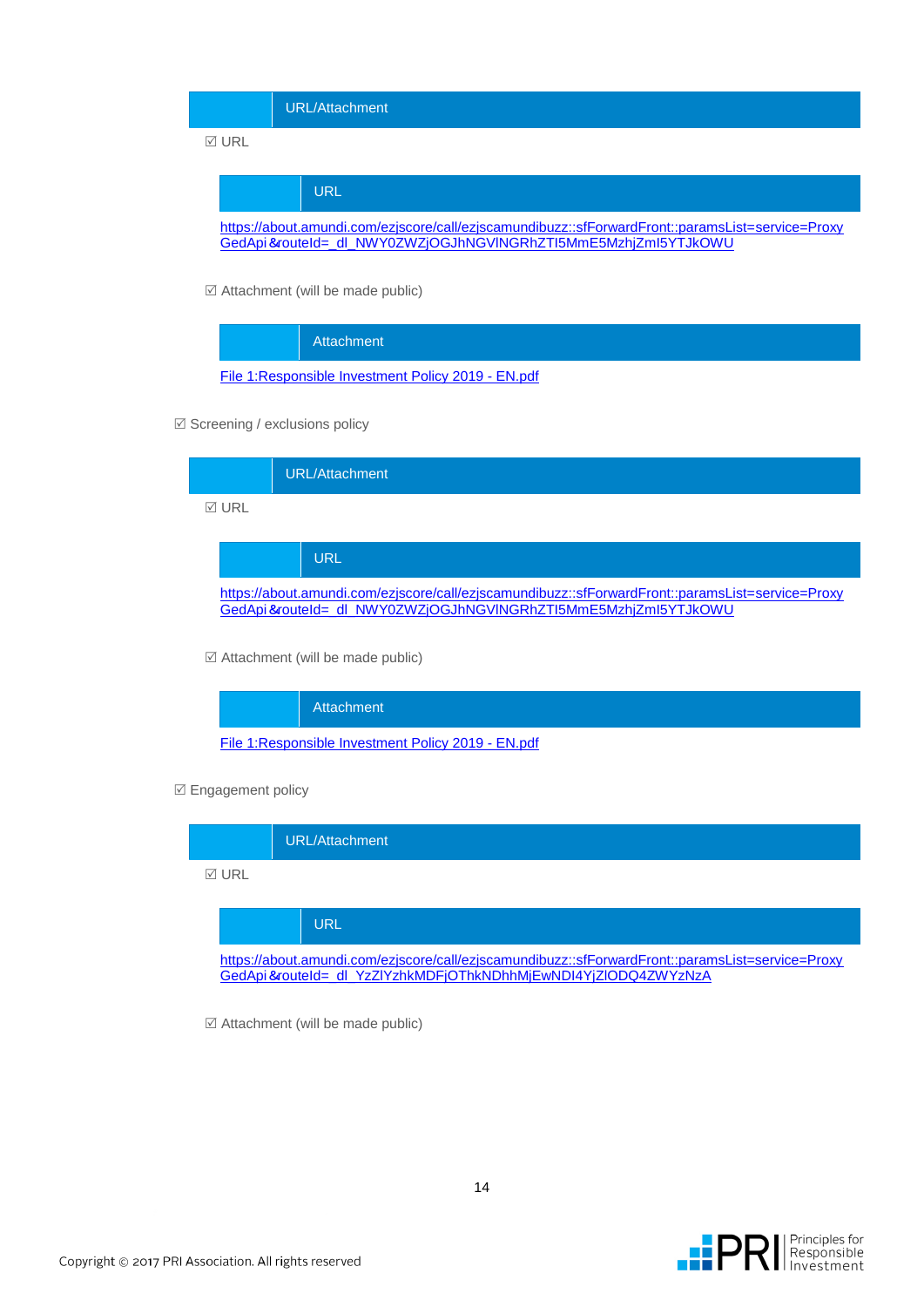Attachment

#### [File 1:Engagement report 2018.pdf](https://reporting.unpri.org/Download.aspx?id=edd114f9-e88f-4e21-a00d-e9b144daa6b0)

 $\boxtimes$  (Proxy) voting policy



 $\boxtimes$  Attachment (will be made public)

Attachment [File 1:Amundi voting\\_policy 2020.pdf](https://reporting.unpri.org/Download.aspx?id=943dd8da-0d2a-4b24-b54a-b88e02ec12b5)

 $\Box$  We do not publicly disclose our investment policy documents



Your organisation's definition of ESG and/or responsible investment and it's relation to investments



Attachment

File Attachment

Brochure - [Responsible Investment Amundi's ambition 2021.pdf \[122KB\]](https://reporting.unpri.org/Download.aspx?id=Brochure%20-%20Responsible%20Investment%20Amundi)

Your investment objectives that take ESG factors/real economy influence into account



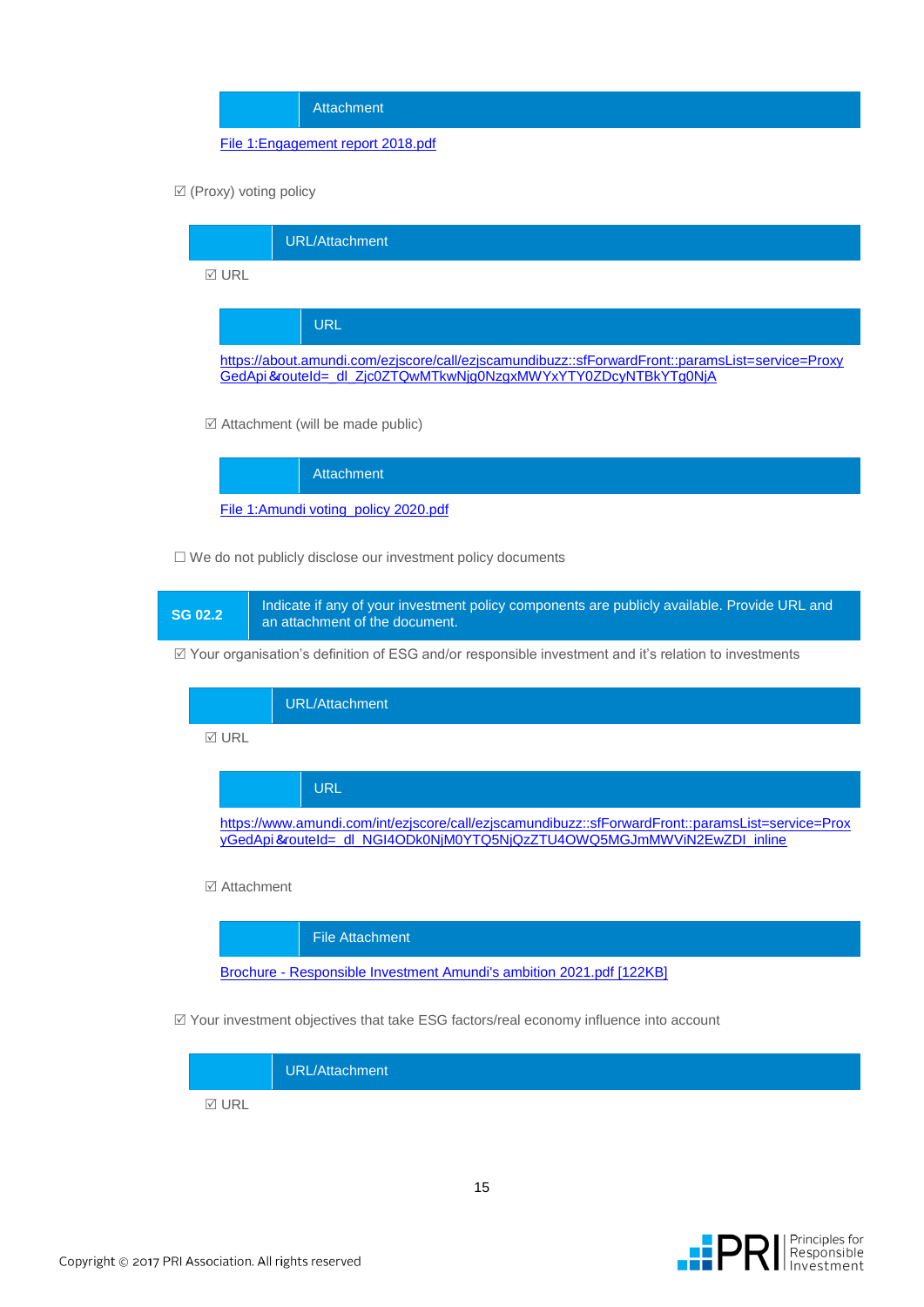URL

<https://www.amundi.com/int/Local-Content/Responsible-Investment/ESG-Amundi-s-3-year-action-plan>

#### Attachment

File Attachment

2019.01 - Brochure - [Responsible Investment Amundi's Ambition 2021 \(1\).pdf \[122KB\]](https://reporting.unpri.org/Download.aspx?id=2019.01%20-%20Brochure%20-%20Responsible%20Investment%20Amundi)

 $\boxtimes$  Governance structure of organisational ESG responsibilities

|              | URL/Attachment                                                                                                                                                                |
|--------------|-------------------------------------------------------------------------------------------------------------------------------------------------------------------------------|
| <b>⊠ URL</b> |                                                                                                                                                                               |
|              | URL                                                                                                                                                                           |
|              | https://www.amundi.com/int/ezjscore/call/ezjscamundibuzz::sfForwardFront::paramsList=service=Prox<br>yGedApi&routeId=_dl_MGIyNGU5MWQ0OGNhN2UzNTIIYWZkMjdiNTQwY2Q5N2Q_download |

#### Attachment



#### ESG incorporation approaches



URL

[https://www.amundi.com/int/ezjscore/call/ezjscamundibuzz::sfForwardFront::paramsList=service=Prox](https://www.amundi.com/int/ezjscore/call/ezjscamundibuzz::sfForwardFront::paramsList=service=ProxyGedApi＆routeId=_dl_MmZmOGQyZDk5YWQzMGI4Y2JlNDBkNzNiYTM4YTc4NmU_inline) yGedApi&[routeId=\\_dl\\_MmZmOGQyZDk5YWQzMGI4Y2JlNDBkNzNiYTM4YTc4NmU\\_inline](https://www.amundi.com/int/ezjscore/call/ezjscamundibuzz::sfForwardFront::paramsList=service=ProxyGedApi＆routeId=_dl_MmZmOGQyZDk5YWQzMGI4Y2JlNDBkNzNiYTM4YTc4NmU_inline)

#### Attachment

File Attachment

[ResponsibleResponsible Investment Policy 2019 -](https://reporting.unpri.org/Download.aspx?id=ResponsibleResponsible%20Investment%20Policy%202019%20-%20EN.pdf) EN.pdf [495KB]

#### Active ownership approaches

|               | URL/Attachment |
|---------------|----------------|
| $\boxdot$ URL |                |

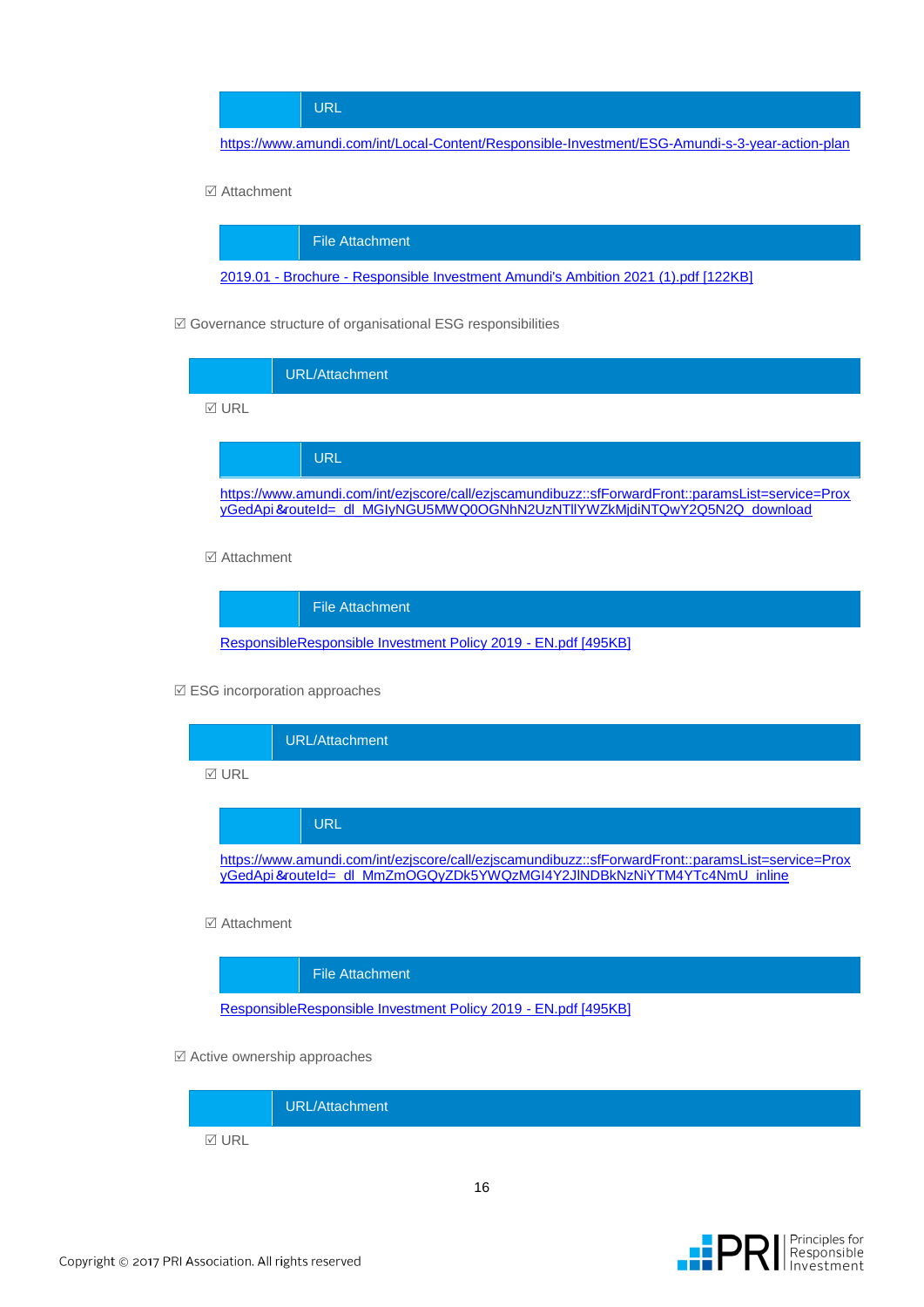#### URL

[https://about.amundi.com/ezjscore/call/ezjscamundibuzz::sfForwardFront::paramsList=service=Proxy](https://about.amundi.com/ezjscore/call/ezjscamundibuzz::sfForwardFront::paramsList=service=ProxyGedApi＆routeId=_dl_Zjc0ZTQwMTkwNjg0NzgxMWYxYTY0ZDcyNTBkYTg0NjA) GedApi&[routeId=\\_dl\\_Zjc0ZTQwMTkwNjg0NzgxMWYxYTY0ZDcyNTBkYTg0NjA](https://about.amundi.com/ezjscore/call/ezjscamundibuzz::sfForwardFront::paramsList=service=ProxyGedApi＆routeId=_dl_Zjc0ZTQwMTkwNjg0NzgxMWYxYTY0ZDcyNTBkYTg0NjA)

#### Attachment



#### $\boxtimes$  Reporting

|             | URL/Attachment                                                                                             |
|-------------|------------------------------------------------------------------------------------------------------------|
| <b>⊠URL</b> |                                                                                                            |
|             | <b>URL</b>                                                                                                 |
|             | https://www.amundi.lu/professional/dl/doc/monthly-<br>factsheet/LU1688574620/ENG/LUX/INSTITUTIONNEL/AMUNDI |

#### Attachment



#### $\boxtimes$  Climate change



Attachment

File Attachment

[Amundi Climate Brochure -](https://reporting.unpri.org/Download.aspx?id=Amundi%20Climate%20Brochure%20-%20EN.pdf) EN.pdf [316KB]

 $\mathbb Z$  Understanding and incorporating client / beneficiary sustainability preferences

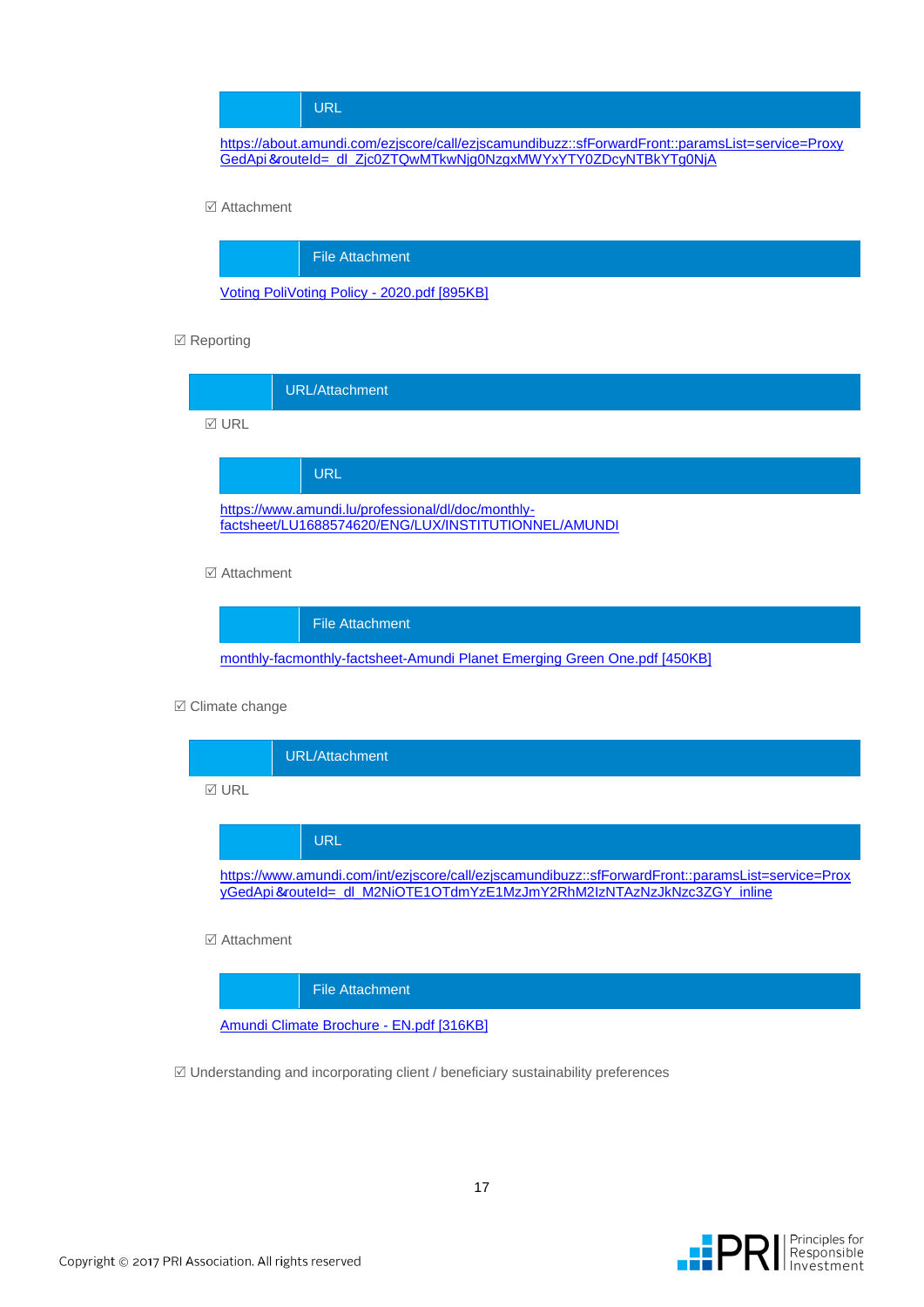|       | URL/Attachment                                              |
|-------|-------------------------------------------------------------|
| ⊠ URL |                                                             |
|       | <b>URL</b>                                                  |
|       | https://www.amundi.com/int/ESG/Engagement-for-all-investors |

#### □ Attachment

 $\Box$  We do not publicly disclose any investment policy components

|                           |                                                                                                                                                                      |  | <b>Governance and human resources</b>                      |               |                    |                |  |
|---------------------------|----------------------------------------------------------------------------------------------------------------------------------------------------------------------|--|------------------------------------------------------------|---------------|--------------------|----------------|--|
|                           | <b>SG 07 CC</b>                                                                                                                                                      |  | <b>Mandatory to Report Voluntary to</b><br><b>Disclose</b> | <b>Public</b> | <b>Descriptive</b> | <b>General</b> |  |
|                           | Indicate the roles in the organisation that have oversight, accountability and/or management<br><b>SG 07.5</b><br>responsibilities for climate-related issues.<br>cc |  |                                                            |               |                    |                |  |
| Board members or trustees |                                                                                                                                                                      |  |                                                            |               |                    |                |  |
|                           | $\boxtimes$ Oversight/accountability for climate-related issues                                                                                                      |  |                                                            |               |                    |                |  |
|                           | $\Box$ Assessment and management of climate-related issues                                                                                                           |  |                                                            |               |                    |                |  |
|                           | $\Box$ No responsibility for climate-related issues                                                                                                                  |  |                                                            |               |                    |                |  |

#### Chief Executive Officer (CEO), Chief Investment Officer (CIO), Chief Risk Officer (CRO), Investment Committee

- Oversight/accountability for climate-related issues
- Assessment and management of climate-related issues
- $\square$  No responsibility for climate-related issues

#### Other Chief-level staff or heads of departments

- $\boxtimes$  Oversight/accountability for climate-related issues
- Assessment and management of climate-related issues
- $\square$  No responsibility for climate-related issues

#### Portfolio managers

- □ Oversight/accountability for climate-related issues
- Assessment and management of climate-related issues
- $\square$  No responsibility for climate-related issues

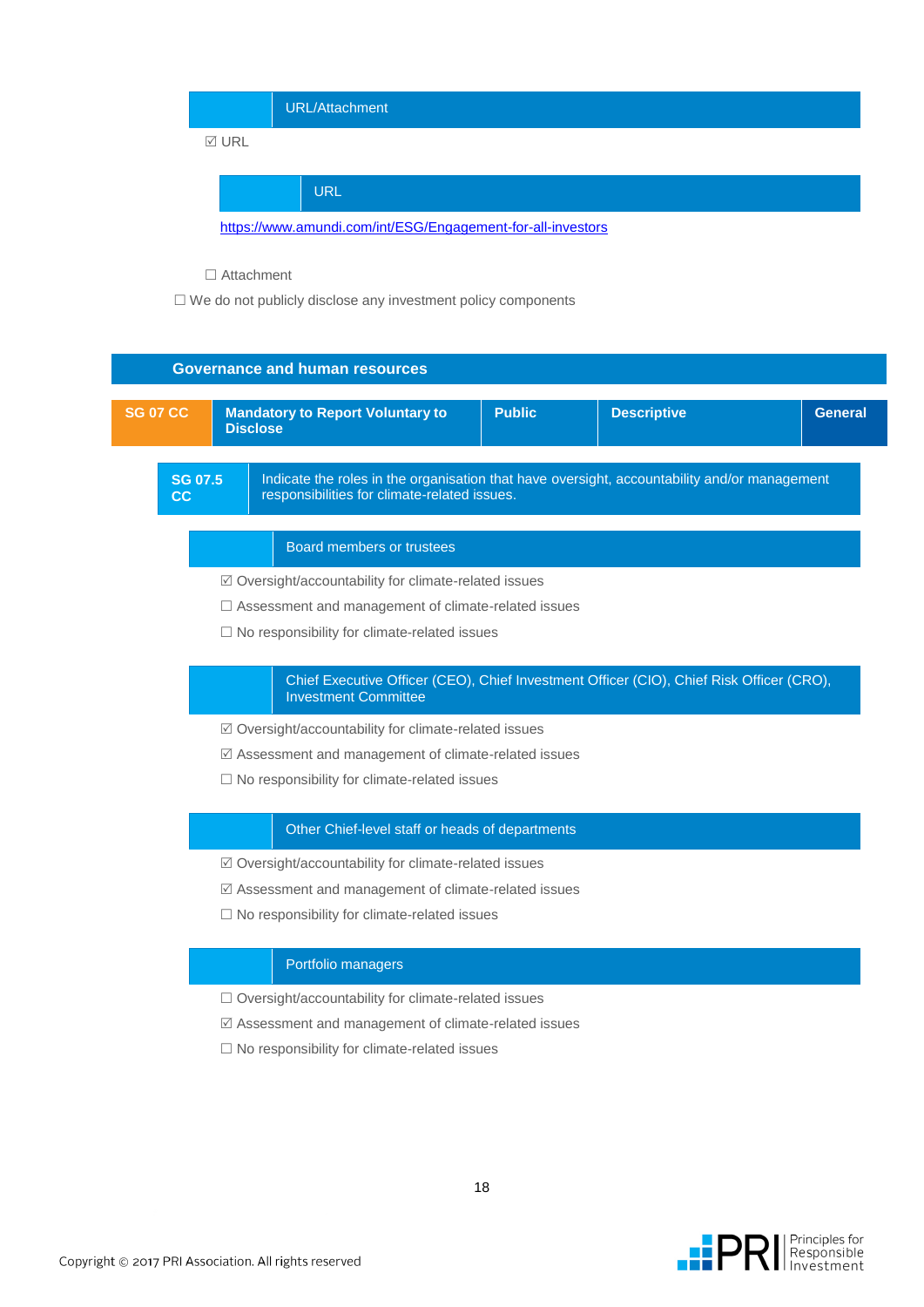#### Investment analysts

- $\Box$  Oversight/accountability for climate-related issues
- $\boxtimes$  Assessment and management of climate-related issues
- $\square$  No responsibility for climate-related issues

#### Dedicated responsible investment staff

- Oversight/accountability for climate-related issues
- Assessment and management of climate-related issues
- $\square$  No responsibility for climate-related issues

#### Investor relations

- $\Box$  Oversight/accountability for climate-related issues
- Assessment and management of climate-related issues
- $\boxtimes$  No responsibility for climate-related issues

| SG 07.6 | For board-level roles that have climate-related issue oversight/accountability or implementation |
|---------|--------------------------------------------------------------------------------------------------|
| ⊟ CC.   | responsibilities, indicate how these responsibilities are executed.                              |

The Board of Amundi approves each year the CSR (Corporate Social Responsibility) report, within which the actions carried out over one year in favor of the energy transition are detailed. In 2017, the Board of Amundi decided to entrust its CSR-related tasks to its Strategic Committee, in order to strengthen the weight of CSR within Amundi.

**SG 07.7 CC** For management-level roles that assess and manage climate-related issues, provide further information on the structure and processes involved.

Several Committees are dedicated to Responsible Investment within Amundi. Among these Committees, those dealing more specifically with Climate issues are the following:

- **ESG STRATEGIC COMMITTEE** (Frequency : monthly or bi-monthly / Chairman: Amundi's CEO)
- Proposes Amundi's ESG policy and key orientations

- Steers and monitors ESG 2021 ambition project (including the following objective: "accelerating innovative Climate Solutions")

- Validates the engagement strategy and themes
- Decides on issues escalated from the ESG rating, voting or SI committees
- Prepares the communication about Amundi ESG initiatives
	- **ESG RATING COMMITTEE** (Frequency : monthly / Chairman: Head of the Business Support and Control Division - Second Executive Director)
- Defines Amundi's ESG standard method, tools, processes and resources
- Reviews and validate exclusions (on-going process)
- Reviews and takes decision on rating issues
- Validates the adjustments vs. standard ESG method requested by investment managers
- Develops Amundi's ESG jurisprudence

The ESG Rating Committee of Amundi deals with all ESG subjects, including all aspects related to Climate and energy transition, such as Amundi's coal policy, carbon footprint methodology, rating of issuers facing climate related controversies, etc.

**ESG MANAGEMENT COMMITTEE** (Frequency : weekly / Chairman: Head of the Business Support and Control Division - Second Executive Director)

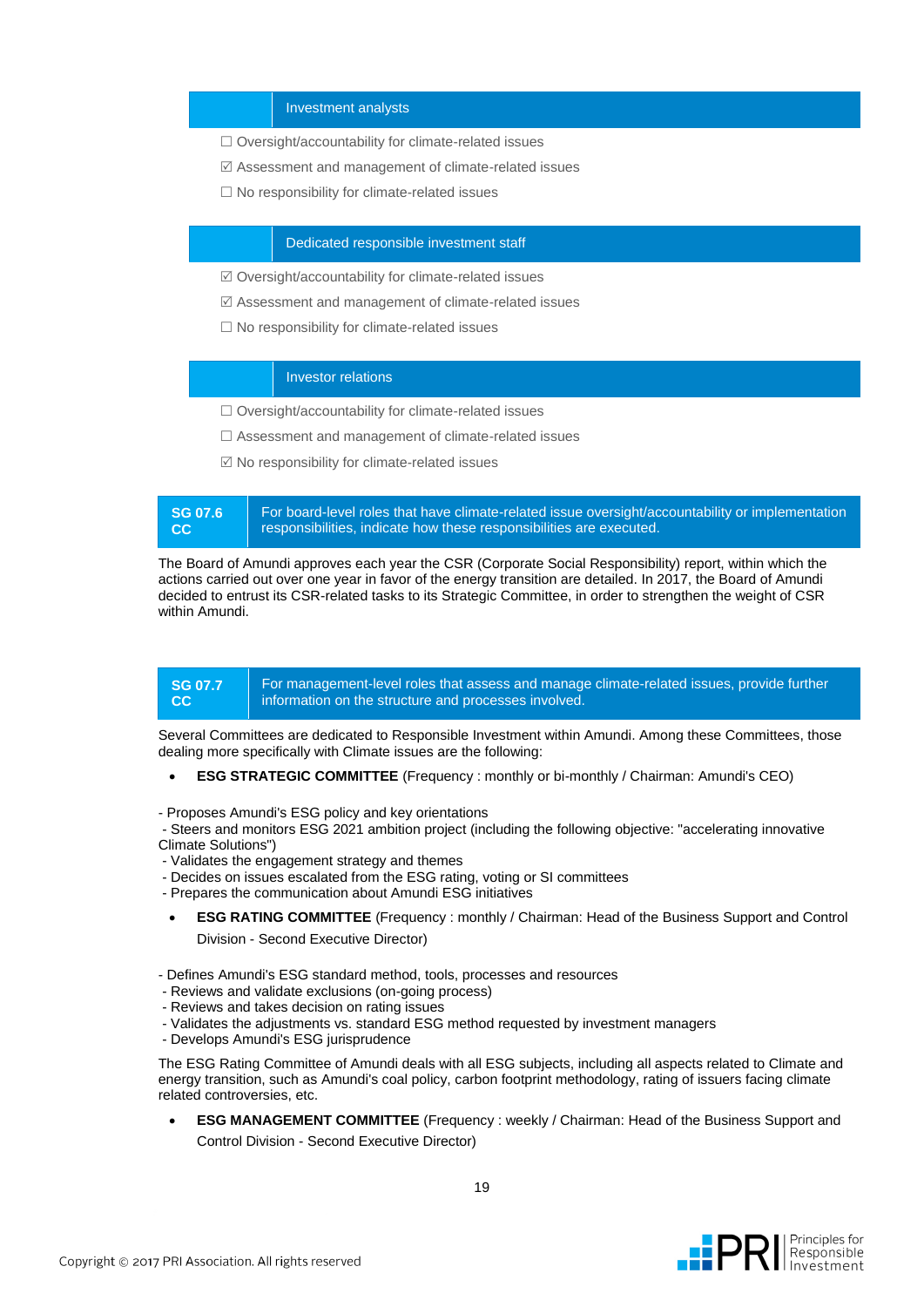- Sets objectives and priorities for ESG rating and voting teams
- Builds consolidated view of ESG capabilities and resources in the Group
- Promotes ESG in business, address clients requests and business opportunities
- Proposes ESG communication campaigns
- Manages HR issues (e.g. resource allocation, mobility, etc.)
- **VOTING COMMITTEE** (Frequency: Once a year for the voting policy and reports and appeal to GM when sensitive / Chairman: Head of the Business Support and Control Division - Second Executive Director)

#### **- Reviews / validates key engagement activities:**

Principles of Amundi as an active and responsible shareholder, and interaction with issuers; stewardship / engagement policies of the different entities, ensuring their global consistency; periodical reports on shareholder dialogue or stewardship statements; specific / local approaches not directly covered by the engagement policies; escalation process with issuers presenting specific risks.

#### **- Reviews / validates key voting activities:**

Voting policies of the different entities, ensuring their global consistency; periodical reports on voting or proxyvoting disclosure; specific / local approaches not directly covered by the voting policies; voting decisions for individual cases where the implementation of the voting policy could not in the best interest of the holders of the funds (subsidiarity with the voting committee).

#### **- Ensures alignment of engagement and voting activities with key ESG engagement themes**

Concerning the climate issue and as part of our 2020 Voting Policy, the Voting team pay particular attention to date on greenhouse gas emission, which are assessed in the light of industry practices and the countries in which we operate. In 2019, "the decarbonisation trajectory" of our economies was included in Amundi's voting policy priorities.



Yes, in order to assess future ESG factors

**Describe** 

Within each sector, the ESG analysts are notably tasked with tracking trends (macroeconomic, regulatory, etc.) and establishing weights based on performance vectors that anticipate financial impact related to reputational, operational and regulatory potential risks.

 $\mathbb Z$  Yes, in order to assess future climate-related risks and opportunities

**Describe** 

Climate change risk assessment at Amundi consists in the evaluation of transition and physical risks (See SG 01.9CC for further details)

 $\Box$  No, our organisation does not currently carry out scenario analysis and/or modelling

**SG 13.2** Indicate if your organisation considers ESG issues in strategic asset allocation and/or allocation of assets between sectors or geographic markets.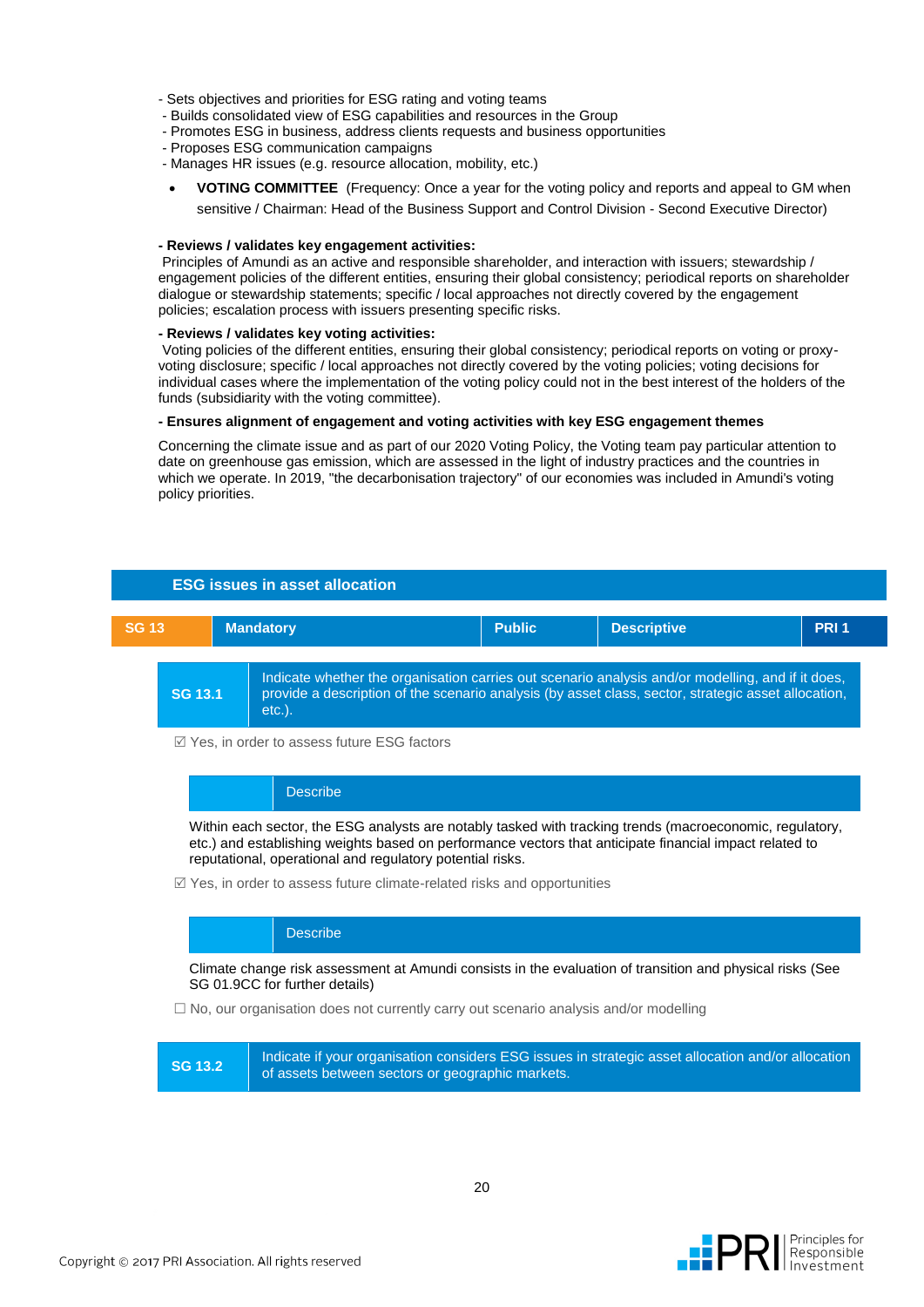|  |  | We do the following |
|--|--|---------------------|
|  |  |                     |

- □ Allocation between asset classes
- $\Box$  Determining fixed income duration
- Allocation of assets between geographic markets
- $\square$  Sector weightings
- $\boxtimes$  Other, specify

Other ESG Analysis is based on a best-in-clas approach. We asses issuers's performance whatever the sector, the geographic market and the instrument.

 $\Box$  We do not consider ESG issues in strategic asset allocation

| C <sub>122</sub> | Additional information. [OPTIONAL] |
|------------------|------------------------------------|
|------------------|------------------------------------|

It is from our upstream ESG analysis that our portfolios allocations are derived.



Initial assessment

**Describe** 

Amundi' proprietary ESG scoring includes consideration for an issuer's performance in relation to climate change notably through the "E" of the ESG assessment of the asset. The Environmental pillar not only consists of vital climate mitigation criteria such as GHG emissions but also includes wider considerations to an issuer's general impact on the environment.

Amundi's ESG analysis is based of 37 criteria: 16 are generic to all sectors and 21 are sector-specific. As part of this analysis process, the climate criteria are addressed through the following criteria:

- **Generic environmental criteria**: power consumption and greenhouse gas emissions, water, biodiversity, pollution and waste.
- **Environmental sector-specific criteria**: green vehicles (Automotive), development and production of alternative energy and biofuels (Energy/Utilities), responsible forestry (Paper & Forests), ecoresponsible financing (Banks/Financial Services/Insurance), green finance and insurance (Insurance), sustainable construction (Construction Industry Products), packaging and eco-design (Food and Beverages), green chemistry (Chemistry) and paper recycling (Paper & Forests)

Each issuer is awarded an ESG rating based on 7 level-scale from A to G (Where A is the best, and G the worst rating). Each component E, S and G is also rated from A to G.

Amundi's ESG methodology also includes a sub-criterion solely focused on the low-carbon energy transition. This sub-criterion is fully integrated for most economic sectors and bears a significant weight for evaluating an issuer's "E" score. For instance, the "E" score of automobile manufacturers is mostly driven by their green car development strategy along with considerations for their direct emissions (scope 1). Therefore, a general ESG investment, given the current Amundi ESG scoring process, is embedded with considerations for climate change.

 $\boxtimes$  Incorporation into investment analysis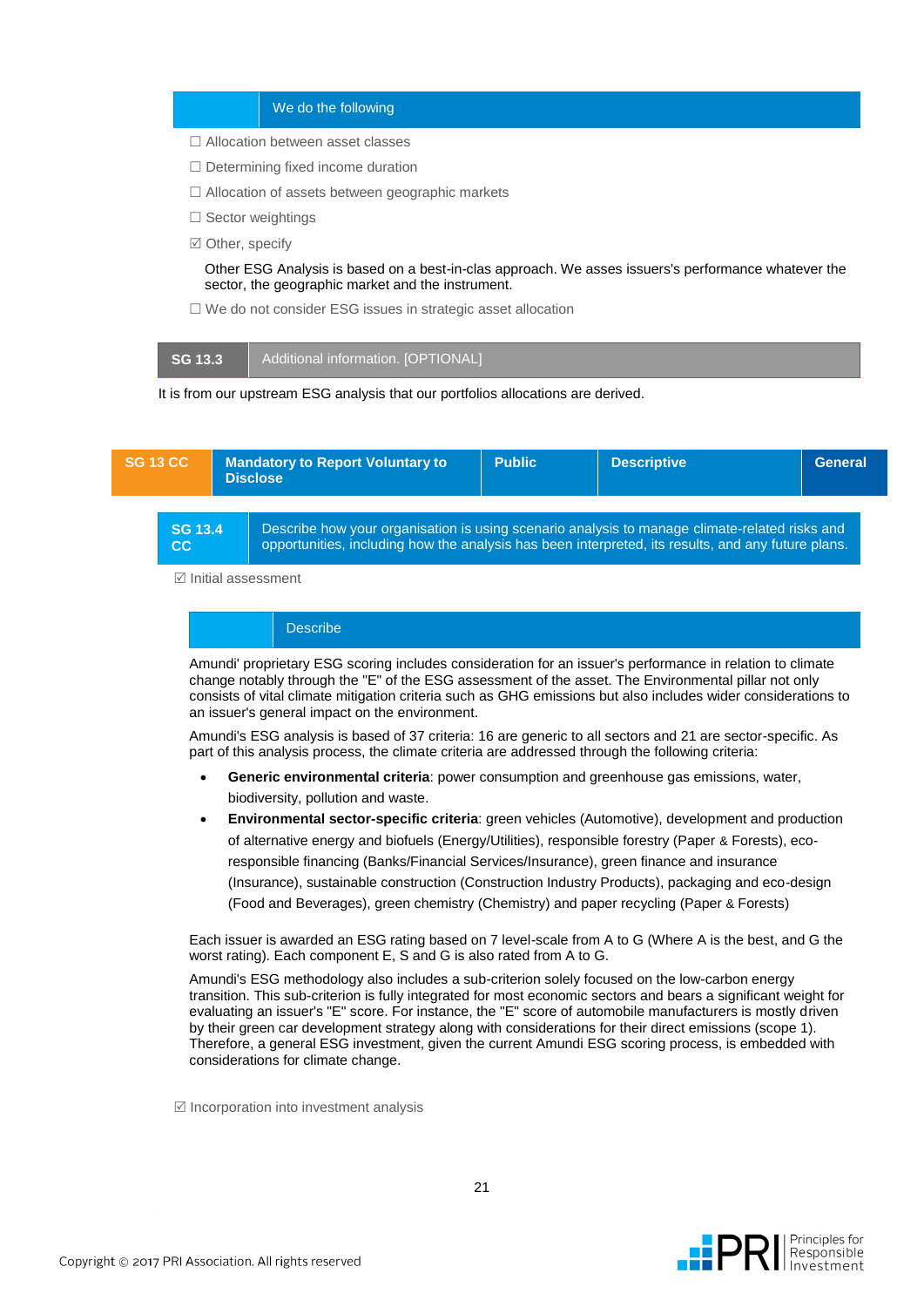#### **Describe**

We use scenario analysis to (1) estimate the impact of CO2 regulations ahead of their implementation in order to anticipate potential disruptions to investment cases and (2) stress test the outlook for different types of activities under a carbon-constrained world. As an illustration of the latter, we compare trends between the IEA Sustainable Development Scenario (which factors in a carbon constraint aligned with objectives set under the Paris Agreement) and the IEA base case scenario. This allows us to identify which activities face more upside/downside as regulators tighten CO2 regulations. We draw heat maps by sector to take into account risks both at the top line level (price/volumes) and bottom line (CO2 costs). For instance, in the oil & gas sector, some activities appear more at risk than other. The modelled downside is much higher for oil prices (30% lower in IEA SDS than in the base case) than for gas (6% lower in Europe). LNG trading volumes also appear resilient in the IEA SDS. We then compare the exposure of the corporate portfolios against these heat maps.

We try to use 2°C scenarios modelled by different institutions our by corporate themselves in their TCFD reporting to increase our understanding of the 'grey' areas. After this exercise, we may end up having a different opinion on the sustainability benefits of certain technologies and their contribution to the lowcarbon transition; but overall we consider that using scenario analysis allows to go a step farther the initial carbon-intensity analysis of sectors/activities/companies in the understanding of supply & demand economic shifts induced by carbon constraints. For instance, scenario analysis allows to understand the call from the ramp up of electric cars on the supply of key battery materials such as nickel. This is not captured by current carbon footprint methodologies.

#### $\nabla$  Inform active ownership

### **Describe**

Through our Ongoing engagement with around 300 companies on a yearly basis, the main subjects covered during the last two years were mainly related to the environment areas. Environmental strategy and power consumption/greenhouse gas emissions were the two most frequently covered subjects.

#### **⊘** Other

#### specify

Targeted exclusion policy on Coal

**Describe** 

As an entity of the Crédit Agricole Group, Amundi is committed to reinforcing its climate strategy to align with that of Crédit Agricole's 2022 Group Ambitions. The Group seeks to align its sectoral policies with the Paris Agreement by scheduling a 2030 exit from thermal coal financing in EU and OECD countries.

Currently, both the Group and Amundi have a sectoral exclusion policy that excludes companies that generate more than 25% of revenues from coal power generation and coal mining extraction activities. All entities seek to incrementally increase their climate objectives to achieve the Group's climate ambitions, and have established some supervising committees to monitor their progress.

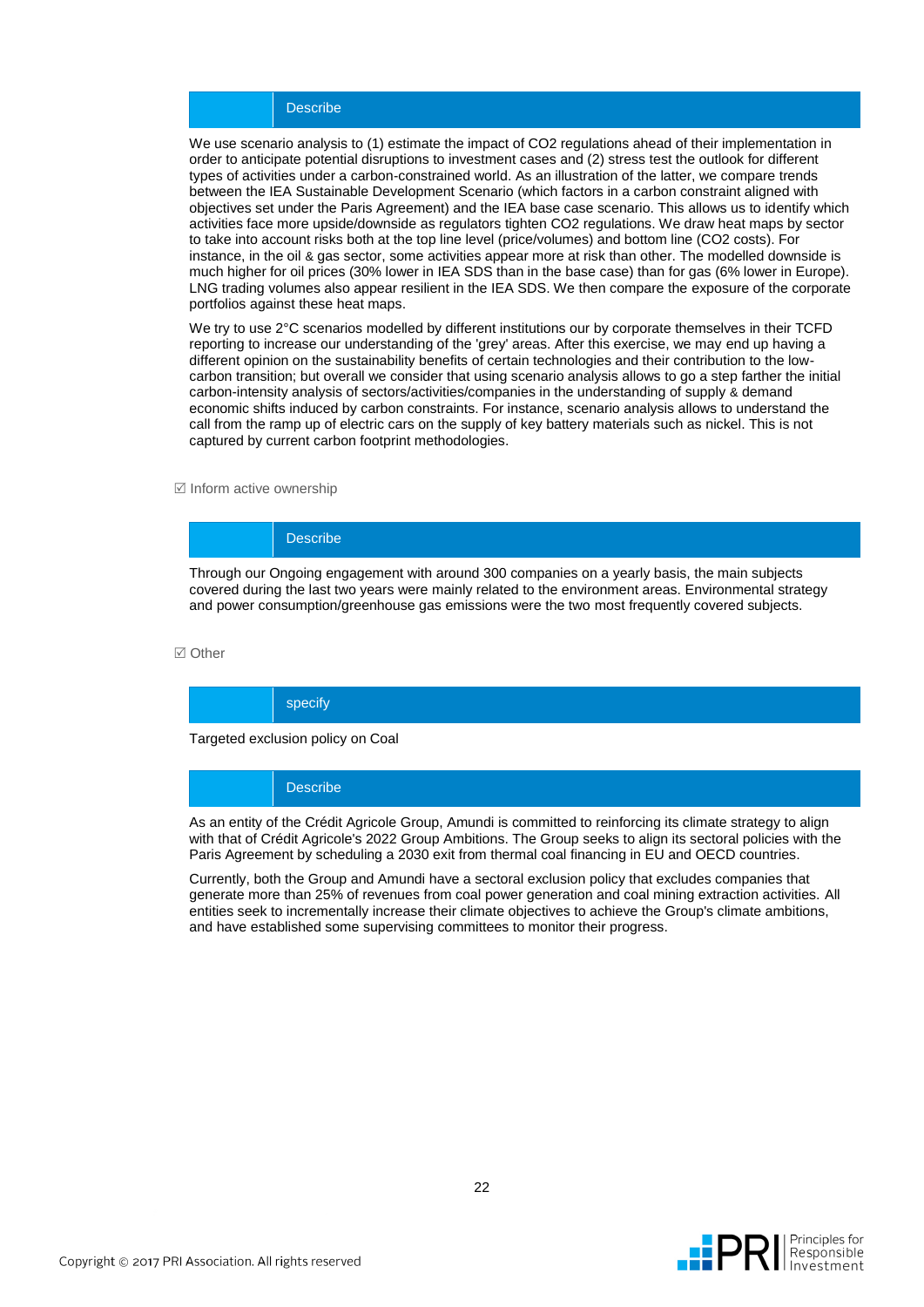**CC** I<sup>3.5</sup> | Indicate who uses this analysis.

#### Board members, trustees, C-level roles, Investment Committee

- $\boxtimes$  Portfolio managers
- $\boxtimes$  Dedicated responsible investment staff
- $\square$  External managers
- $\Box$  Investment consultants/actuaries
- □ Other

Yes

### Describe

We are long-term investors. We are convinced that climate-related risks will play an increasing role in investment strategies in the coming decades. On a shorter horizon, we continue to deploy our ambitious three-year action plan to make ESG criteria mainstream in investment processes and to develop innovative solutions targeting the energy transition and low carbon economy. We simultaneously map and integrate all climate-related risks, that go beyond the investment time horizon, into our views.

#### O No

| <b>SG 13.7</b><br> CC                                                                         | Indicate whether a range of climate scenarios is used. |  |
|-----------------------------------------------------------------------------------------------|--------------------------------------------------------|--|
| $\boxtimes$ Analysis based on a 2°C or lower scenario                                         |                                                        |  |
| $\Box$ Analysis based on an abrupt transition, consistent with the Inevitable Policy Response |                                                        |  |

□ Analysis based on a 4°C or higher scenario

 $\Box$  No, a range is not used

**SG 13.8** 

**CC I** Indicate the climate scenarios your organisation uses.

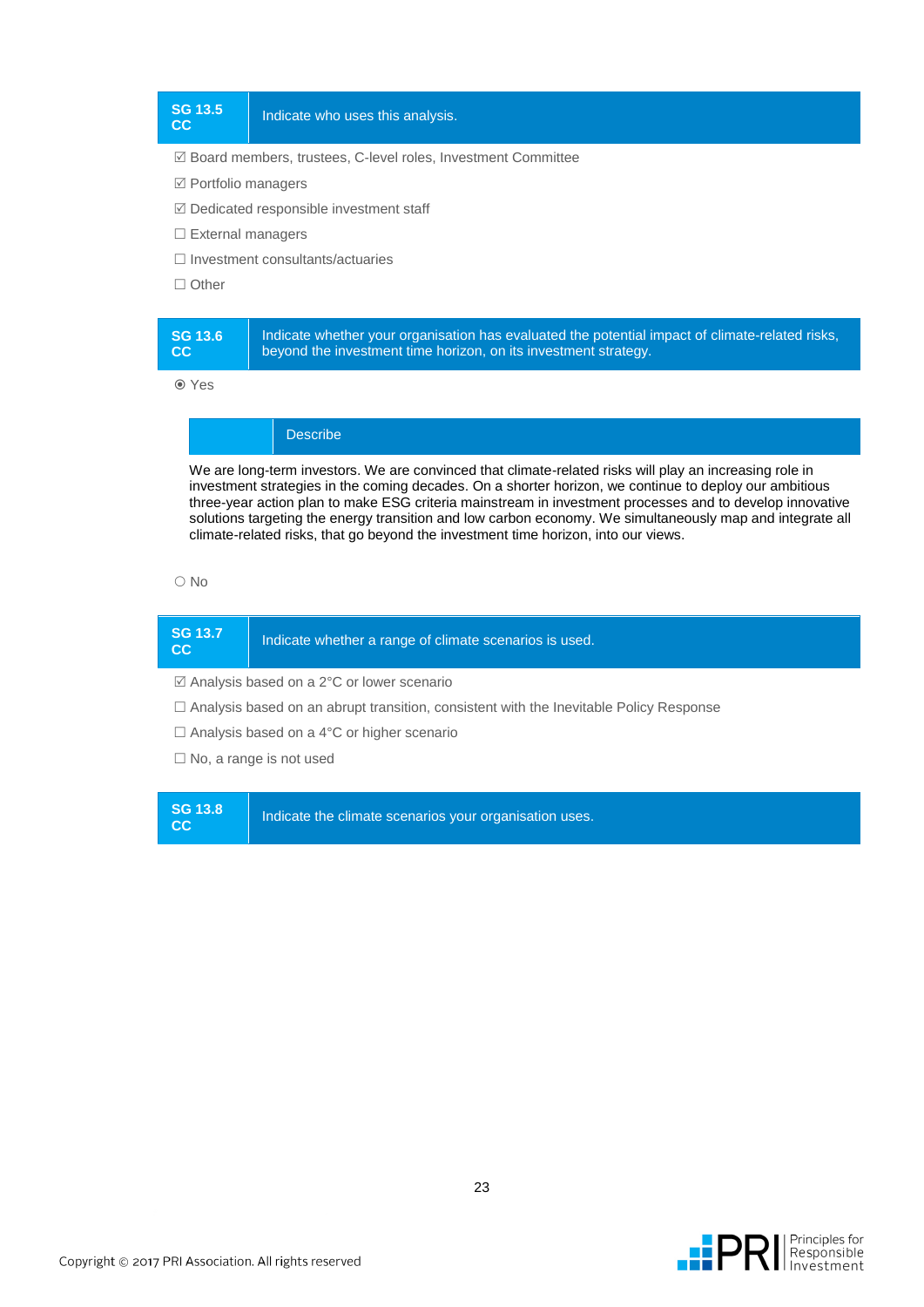| Provider                              | <b>Scenario used</b>                                      |
|---------------------------------------|-----------------------------------------------------------|
| <b>IEA</b>                            | ☑ Beyond 2 Degrees Scenario (B2DS)                        |
| <b>IEA</b>                            | ☑ Energy Technology Perspectives (ETP) 2 Degrees scenario |
| <b>IEA</b>                            | ☑ Sustainable Development Scenario (SDS)                  |
| <b>IEA</b>                            | ☑ New Policy Scenario (NPS)                               |
| <b>IEA</b>                            | ☑ Current Policy Scenario (CPS)                           |
| <b>IRENA</b>                          | $\Box$ RE Map                                             |
| Greenpeace                            | □ Advanced Energy [R]evolution                            |
| Institute for Sustainable Development | □ Deep Decarbonisation Pathway Project (DDPP)             |
| Bloomberg                             | □ BNEF reference scenario                                 |
| <b>IPCC</b>                           | ☑ Representative Concentration Pathway (RCP) 8.5          |
| <b>IPCC</b>                           | $\boxtimes$ RPC 6                                         |
| <b>IPCC</b>                           | <b>☑ RPC 4.5</b>                                          |
| <b>IPCC</b>                           | $\boxtimes$ RPC 2.6                                       |
| Other                                 | $\Box$ Other (1)                                          |
| Other                                 | $\Box$ Other (2)                                          |
| Other                                 | $\Box$ Other (3)                                          |

**SG 14 Mandatory to Report Voluntary to Disclose**

**Public Additional Assessed PRI 1**

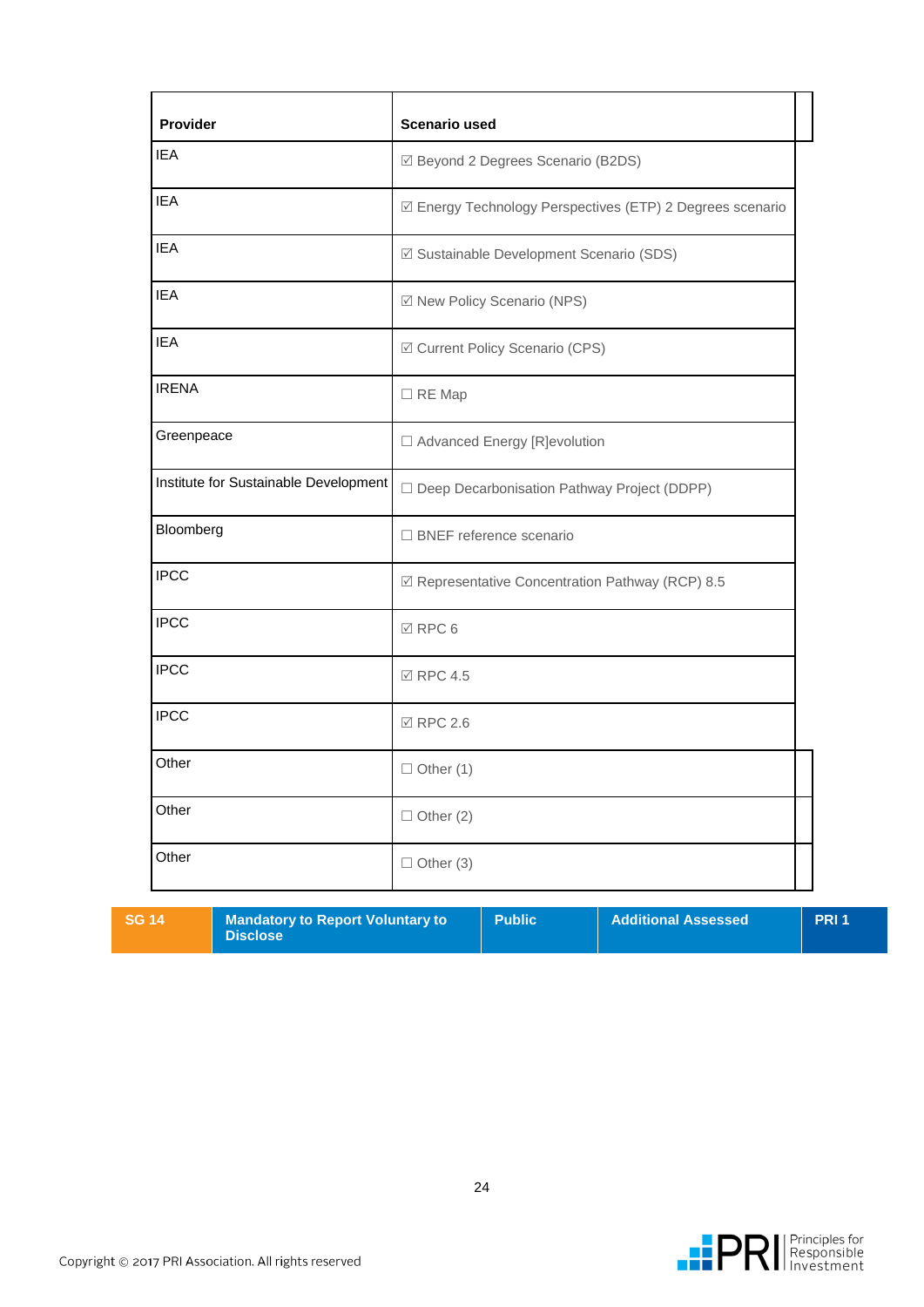#### **SG 14.1** Some investment risks and opportunities arise as a result of long term trends. Indicate which of the following are considered.

#### $\boxtimes$  Changing demographics

- $□$  **Climate change**
- $✓$  **Resource scarcity**
- $\boxtimes$  Technological developments
- $\Box$  Other, specify(1)
- $\Box$  Other, specify(2)
- $\Box$  None of the above

#### **SG 14.2** Indicate which of the following activities you have undertaken to respond to climate change risk and opportunity

 $\mathbb Z$  Established a climate change sensitive or climate change integrated asset allocation strategy

 $\mathbb Z$  Targeted low carbon or climate resilient investments

#### Specify the AUM invested in low carbon and climate resilient portfolios, funds, strategies or asset classes.

|                  | trillions  | billions | millions | thousands | hundreds |
|------------------|------------|----------|----------|-----------|----------|
| <b>Total AUM</b> |            | 12       | 283      | 486       | 759      |
| Currency         | <b>EUR</b> |          |          |           |          |
| Assets in USD    |            | 13       | 540      | 103       | 389      |

#### Specify the framework or taxonomy used.

- Low Carbon index funds and ETFs
- Green Bonds (using the Green Bond Principles)
- Green Equity
- Energy Transition & Alternative energy

 $\Box$  Phase out your investments in your fossil fuel holdings

Reduced portfolio exposure to emissions intensive or fossil fuel holdings

- $\mathbb Z$  Used emissions data or analysis to inform investment decision making
- $\boxtimes$  Sought climate change integration by companies
- $\boxtimes$  Sought climate supportive policy from governments
- □ Other, specify
- $\square$  None of the above

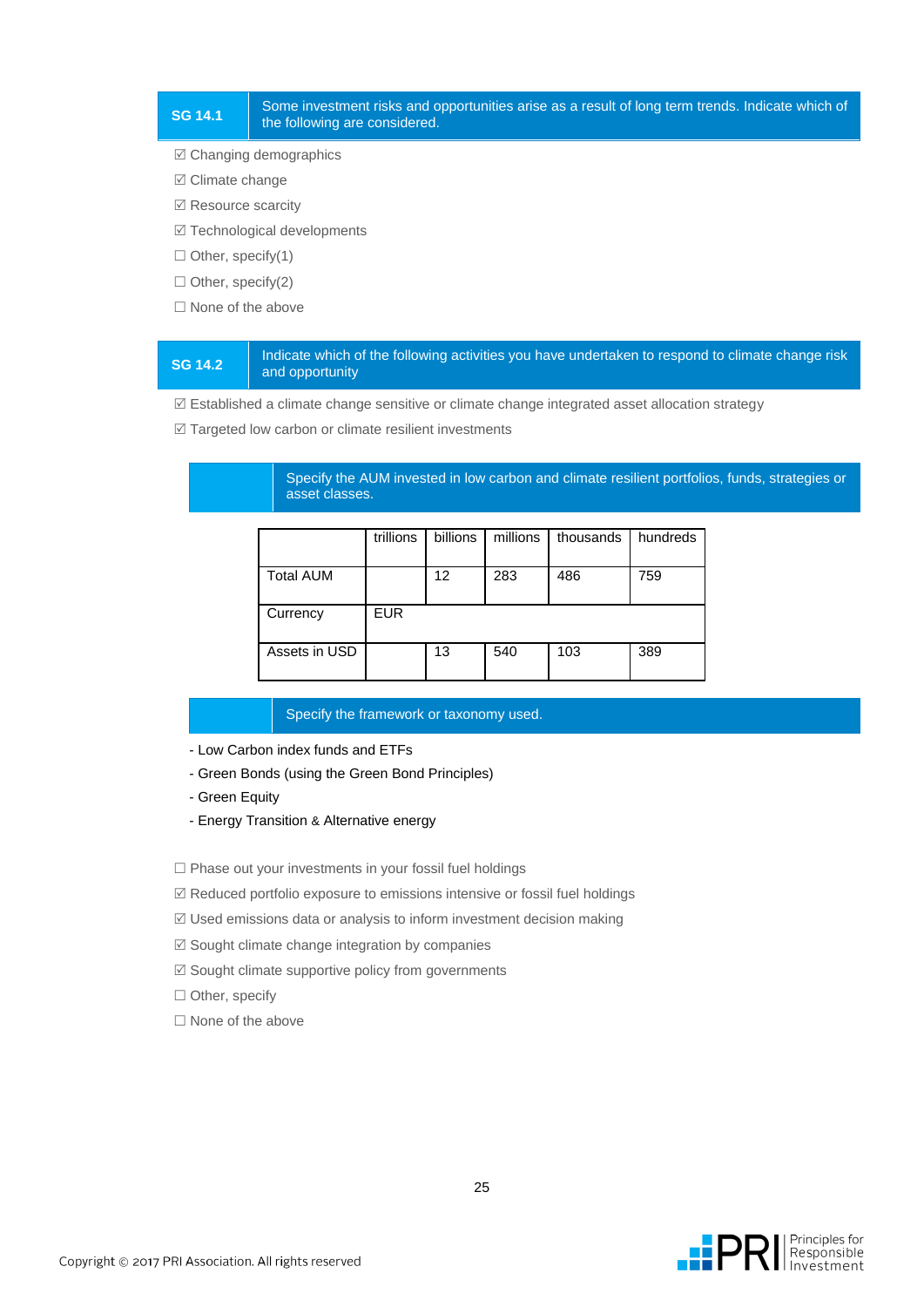#### **SG 14.3** Indicate which of the following tools the organisation uses to manage climate-related risks and<br> **SG 14.3** opportunities.

 $\boxtimes$  Scenario analysis

 $\boxtimes$  Disclosures on emissions risks to clients/trustees/management/beneficiaries

 $\boxtimes$  Climate-related targets

 $\mathbb Z$  Encouraging internal and/or external portfolio managers to monitor emissions risks

 $\Box$  Emissions-risk monitoring and reporting are formalised into contracts when appointing managers

 $\boxtimes$  Weighted average carbon intensity

 $\boxtimes$  Carbon footprint (scope 1 and 2)

Portfolio carbon footprint

 $\boxtimes$  Total carbon emissions

 $□$  **Carbon intensity** 

Exposure to carbon-related assets

 $\boxtimes$  Other emissions metrics

 $\boxtimes$  Other, specify

#### other description

#### Carbon footprint of countries

 $\Box$  None of the above



**SG 14.4** If you selected disclosure on emissions risks, list any specific climate related disclosure tools or frameworks that you used.

Amundi has developed carbon footprint measurement tools in order to provide a report with the following indicators:

- Carbon emissions in €M invested
- Carbon emissions in €M of revenue
- Sector-based breakdown of carbon emissions (as a %)
- Geographical breakdown of carbon emissions (as a %)
- Carbon reserves per €M invested

Trucost data is used in order to measure the portfolio's greenhouse gas emissions and fossil reserves.

With respect to greenhouse gas emissions, our scope of analysis includes the following emissions:

- Scope 1: Direct emissions related to the company's activity
- Scope 2: Indirect emissions from energy purchases (electricity, heat, etc.)
- Part of Scope 3 corresponding to indirect emissions related to first-tier suppliers ("Scope 3 upstream first tier")

This also enables us both to satisfy the quantitative provisions of Article 173 as to the inclusion of CO2 emissions related to assets under management and to develop, thanks to the expertise of Amundi's specialised teams, innovative strategies to reduce the carbon footprint of the investment portfolios.

| SG 14 CC<br>Voluntary<br>Public\<br>General |
|---------------------------------------------|
|---------------------------------------------|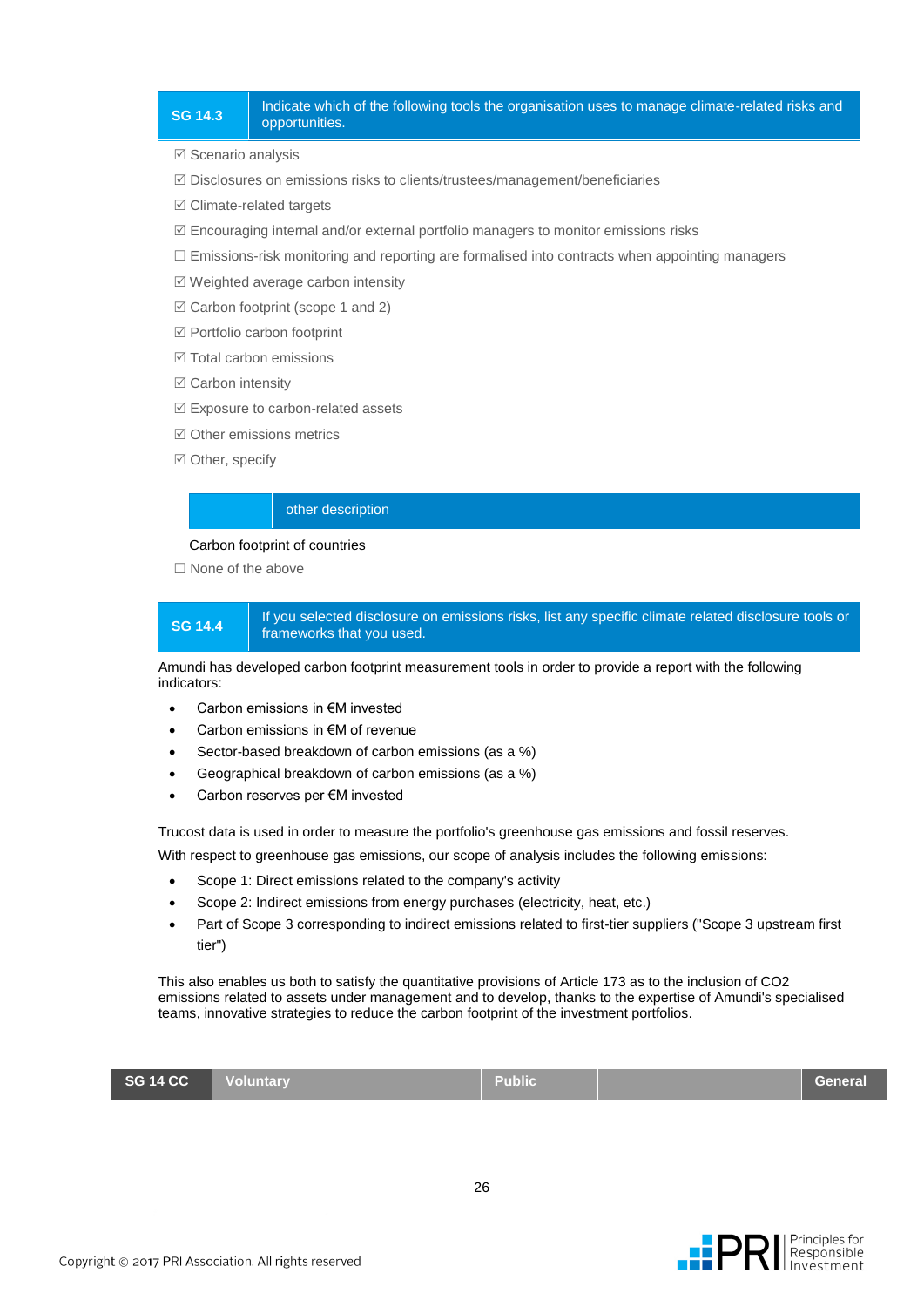| <b>SG 14.6</b> |
|----------------|
|                |

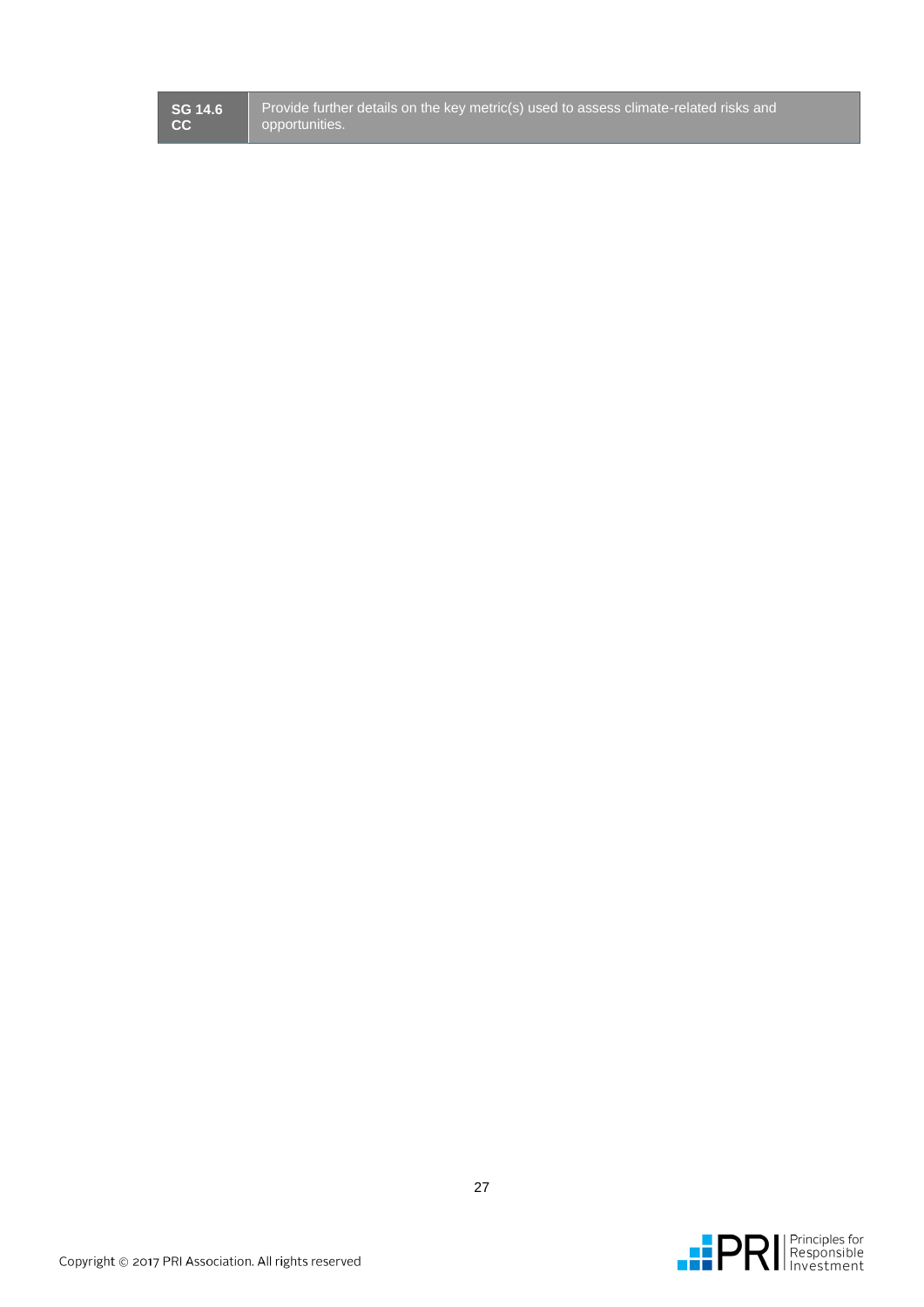| <b>Metric Type</b>                             | Coverage                                                                               | <b>Purpose</b>                                              | <b>Metric Unit</b>                              | <b>Metric Methodology</b>                                                                                                                                                                                                                                                                 |  |
|------------------------------------------------|----------------------------------------------------------------------------------------|-------------------------------------------------------------|-------------------------------------------------|-------------------------------------------------------------------------------------------------------------------------------------------------------------------------------------------------------------------------------------------------------------------------------------------|--|
| <b>Climate-related</b><br>targets              | $\Box$ All assets<br>$\Box$ Majority<br>of assets<br>$\Box$ Minority<br>of assets      |                                                             |                                                 |                                                                                                                                                                                                                                                                                           |  |
| Weighted<br>average carbon<br>intensity        | $\Box$ All assets<br>☑ Majority<br>of assets<br>$\Box$ Minority<br>of assets           | Portfolio<br>management<br>arbitrage / Clients<br>reporting | t Co <sub>2</sub> / euro<br>million of<br>sales | Measures the average emissions in<br>metric tonnes of carbon equivalent<br>per unit of a company's revenue (€<br>million of sales)                                                                                                                                                        |  |
| Carbon<br>footprint<br>(scope 1 and 2)         | $\Box$ All assets<br>☑ Majority<br>of assets<br>$\Box$ Minority<br>of assets           | Portfolio<br>management<br>arbitrage / Clients<br>reporting | t Co <sub>2</sub> / euro<br>million<br>invested | -Scope 1: Direct emissions related to<br>the company's activity<br>-Scope 2: Indirect emissions from<br>energy purchases (electricity, heat,<br>etc.)                                                                                                                                     |  |
| <b>Portfolio</b><br>carbon<br>footprint        | $\Box$ All assets<br>☑ Majority<br>of assets<br>$\Box$ Minority<br>of assets           | Portfolio<br>management<br>arbitrage / Clients<br>reporting | t Co <sub>2</sub> / euro<br>million<br>invested | -Scope 1: Direct emissions related to<br>the company's activity<br>-Scope 2: Indirect emissions from<br>energy purchases (electricity, heat,<br>$etc.$ )<br>-part of Scope 3 corresponding to<br>indirect emissions related to first-tier<br>suppliers ("Scope 3 upstream first<br>tier") |  |
| <b>Total carbon</b><br>emissions               | $\Box$ All assets<br>$\boxtimes$ Majority<br>of assets<br>$\Box$ Minority<br>of assets | Reporting / Trends                                          | t Co <sub>2</sub>                               | Absolute value                                                                                                                                                                                                                                                                            |  |
| Carbon<br>intensity                            | $\Box$ All assets<br>☑ Majority<br>of assets<br>$\Box$ Minority<br>of assets           | Portfolio<br>management<br>arbitrage / Clients<br>reporting | t Co $2/$ euro<br>million of<br>sales           | Measures the average emissions in<br>metric tonnes of carbon equivalent<br>per unit of a company's revenue (€<br>million of sales)                                                                                                                                                        |  |
| <b>Exposure to</b><br>carbon-related<br>assets | $\Box$ All assets<br>☑ Majority<br>of assets<br>$\Box$ Minority<br>of assets           | Portfolio<br>management<br>arbitrage / Clients<br>reporting | t Co <sub>2</sub> / euro<br>million<br>invested | Measures the portfolio's carbon<br>reserves in metric tonnes of carbon<br>equivalent per € million invested.                                                                                                                                                                              |  |
| <b>Other</b><br>emissions<br>metrics           | $\Box$ All assets<br>$\Box$ Majority<br>of assets<br>$\Box$ Minority<br>of assets      |                                                             |                                                 |                                                                                                                                                                                                                                                                                           |  |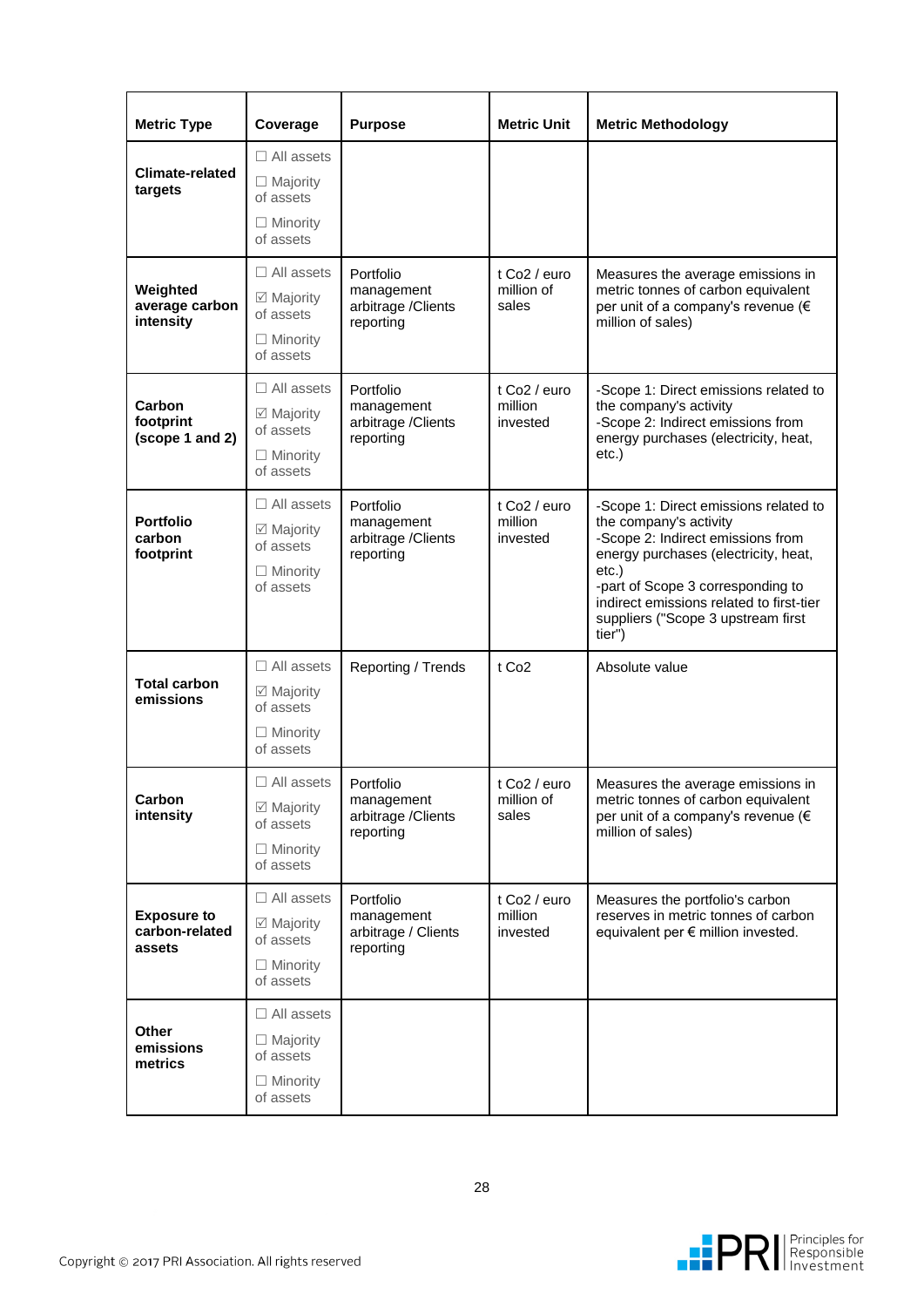| <b>Targettype</b>                          | <b>Baseline year</b> | <b>Target year</b> | <b>Description</b> | <b>Attachments</b> |
|--------------------------------------------|----------------------|--------------------|--------------------|--------------------|
| $\Box$ Absolute target<br>Intensity target |                      |                    |                    |                    |
| $\Box$ Absolute target<br>Intensity target |                      |                    |                    |                    |
| □ Absolute target<br>Intensity target      |                      |                    |                    |                    |
| $\Box$ Absolute target<br>Intensity target |                      |                    |                    |                    |
| Absolute target<br>Intensity target        |                      |                    |                    |                    |

**SG 14.8 CC**

Indicate whether climate-related risks are integrated into overall risk management and explain the risk management processes used for identifying, assessing and managing climate-related risks.

Processes for climate-related risks are integrated into overall risk management

#### Please describe

The analysis of climate-related risks and opportunities is part of our fundamental ESG analysis process. As part of this analysis, the climate criteria are addressed through the following criteria:

- **Generic environmental criteria**: power consumption and greenhouse gas emissions, water, biodiversity, pollution and waste.
- **Environmental sector-specific criteria:** green vehicles (Automotive), development and production of alternative energy and biofuels (Energy/Utilities), responsible forestry (Paper & Forests), ecoresponsible financing (Banks/Financial Services/Insurance), green finance and insurance (Insurance), sustainable construction (Construction Industry Products), packaging and eco-design (Food and Beverages), green chemistry (Chemistry) and paper recycling (Paper & Forests)

Each issuer is awarded an ESG rating based on 7 level-scale from A to G (Where A is the best, and G the worst rating). Each component E, S and G is also rated from A to G.

Amundi's ESG methodology also includes a sub-criterion solely focused on the low-carbon energy transition. This sub-criterion is fully integrated for most economic sectors and bears a significant weight for evaluating an issuer's "E" score. For instance, the "E" score of automobile manufacturers is mostly driven by their green car development strategy along with considerations for their direct emissions (scope 1). Therefore, a general ESG investment, given the current Amundi ESG scoring process, is embedded with considerations for climate change.

O Processes for climate-related risks are not integrated into overall risk management